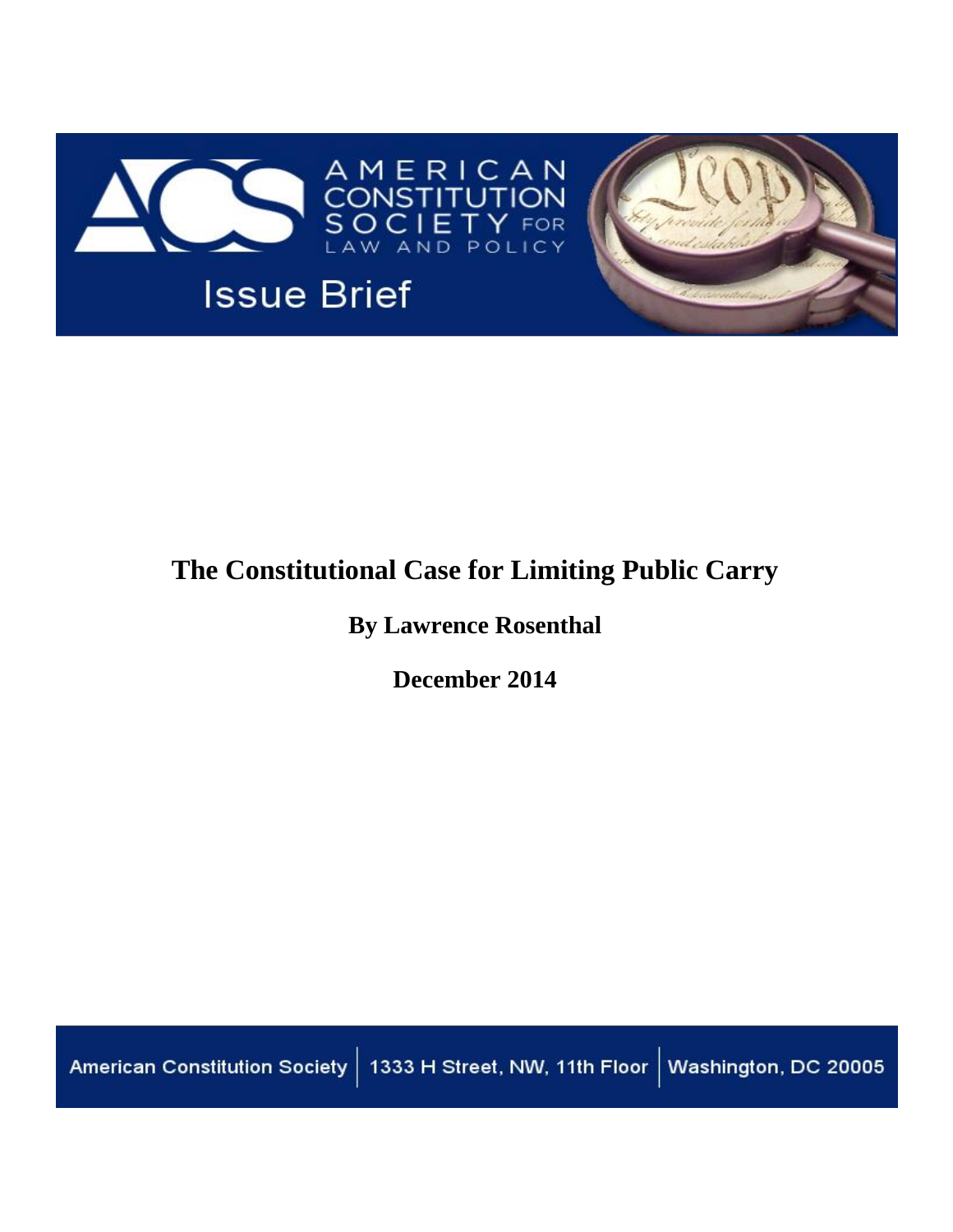# **The Constitutional Case for Limiting Public Carry**

# **Lawrence Rosenthal\***

Perhaps the single most important question arising in the wake of the Supreme Court's holding that the Second Amendment protects an individual right to keep and bear arms, even for purposes unrelated to service in an organized militia, is whether the Constitution permits limitations on the ability to carry firearms in public. For high-crime, unstable urban neighborhoods, an absolute constitutional right to carry firearms would likely cripple the type of problem-oriented, preventative policing that has successfully driven guns and drugs off of many urban streetscapes and has produced concomitant reductions in violent crime. This Issue Brief addresses the constitutional status of laws that endeavor to facilitate preventative policing by limiting the right to carry firearms in public.

# **I. Introduction**

The Second Amendment is the only provision in the Bill of Rights with a preamble: "A well regulated Militia, being necessary to the security of a free State, the right of the people to keep and bear Arms, shall not be infringed."<sup>1</sup> Relying on the Second Amendment's preamble, which contemplates that those exercising the right to keep and bear arms should be "well regulated," and the U.S. Supreme Court's approach when the government attempts to regulate other core rights, this Issue Brief attempts to define the scope of the government's power to regulate the ability of individuals to carry firearms in public places.

Contemporary Second Amendment jurisprudence is traceable to the Supreme Court's 5-4 decision in *District of Columbia v. Heller*,<sup>2</sup> recognizing, for the first time, an individual right to keep and bear arms. Relying on evidence of what the terms of the Second Amendment meant in the framing era, a majority of the Court concluded that the "right of the People" referred to an individual right,<sup>3</sup> while "Arms" included "all instruments that constitute bearable arms, even those that were not in existence at the time of the founding,"<sup>4</sup> but excluded "dangerous and unusual weapons."<sup>5</sup> The right to "keep" arms, the majority concluded, meant the right to possess them,<sup>6</sup> and the right to "bear" arms meant the right to "carry<sup>[]</sup> for a particular purpose – confrontation."<sup>7</sup> As for the preamble, the majority concluded that it would not have been understood in the framing era to "limit or expand the scope of the operative clause," but instead

<sup>\*</sup>Professor of Law, Chapman University Fowler School of Law. This paper is adapted from *The Limits of Second Amendment Originalism and the Constitutional Case for Gun Control*, which will appear in the Washington University Law Review. A pre-publication draft is available at

http://papers.ssrn.com/sol3/papers.cfm?abstract\_id=2414681.

 $<sup>1</sup>$  U.S. CONST. amend. II.</sup>

 $2$  554 U.S. 570 (2008).

<sup>3</sup> *Id.* at 579–81.

<sup>4</sup> *Id.* at 581, 582.

<sup>5</sup> *Id.* at 627.

<sup>6</sup> *Id.* at 582.

<sup>&</sup>lt;sup>7</sup> *Id.* at 584. In his dissent, to which Justice Souter, Justice Ginsburg and Justice Breyer joined, Justice Stevens asserted that, "there is no indication that the Framers of the Amendment intended to enshrine the common-law right of self-defense in the Constitution." *Id.* at 637 (Stevens, J., dissenting).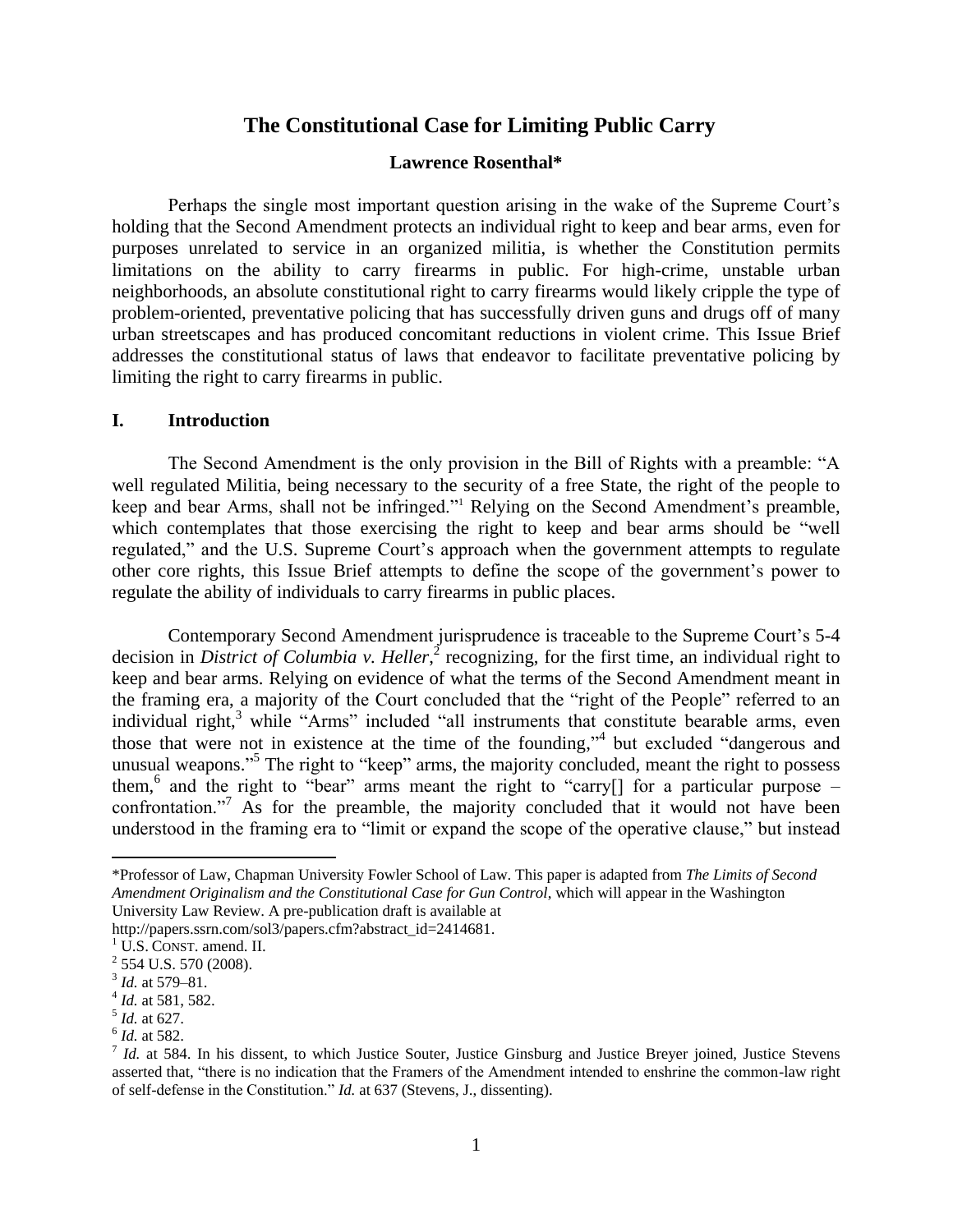merely "announce[d] the purpose for which the right was codified: to prevent elimination of the militia<sup>"8</sup>

The Court then considered whether the right to keep and bear arms was infringed by the District's prohibition on the registration and possession of handguns and its requirement that firearms be locked or otherwise stored in an inoperable condition. The Court wrote that "the inherent right of self-defense has been central to the Second Amendment right," adding that the District of Columbia's "handgun ban amounts to a prohibition on an entire class of 'arms' that is overwhelmingly chosen by American society for that lawful purpose," and that the ban "extends, moreover, to the home, where the need for defense of self, family, and property is most acute."<sup>9</sup> The Court noted that "[f]ew laws in the history of our Nation have come close to the severe restriction of the District of Columbia's handgun ban. And some of them have been struck down."<sup>10</sup> Inasmuch as "the American people have considered the handgun to be the quintessential self-defense weapon," it follows, the Court wrote, that "a complete prohibition on their use is invalid."<sup>11</sup> As for the trigger-lock requirement, because it required that "firearms in the home be kept inoperable at all times," this prohibition "makes it impossible for citizens to use them for the core lawful purpose of self-defense and is hence unconstitutional."<sup>12</sup>

# **II. The Stakes**

It takes little imagination to see how an expansive conception of Second Amendment rights that undermines virtually all gun regulation could facilitate criminal activity. For example, there is considerable evidence that members of criminal street gangs carry firearms at elevated rates.<sup>13</sup> The same is true of those involved in drug trafficking.<sup>14</sup> This should not be surprising; those engaged in unlawful but intensely competitive enterprises will often turn to violence as a means of enhancing their position in illegal, if lucrative, markets. For example, there is ample evidence that homicides spiked in major cities following the introduction of crack cocaine, which

<sup>8</sup> *Id.* at 578, 599.

<sup>9</sup> *Id.* at 628.

<sup>10</sup> *Id.* at 619.

<sup>11</sup> *Id.* at 629.

<sup>12</sup> *Id.* at 630.

<sup>13</sup> *See, e.g.*, SCOTT H. DECKER & BARRICK VAN WINKLE, LIFE IN THE GANG: FAMILY, FRIENDS, AND VIOLENCE 175– 76 (1996); JAMES C. HOWELL, GANGS IN AMERICAN COMMUNITIES 218 (2012); JOSEPH E. SHELEY & JAMES D. WRIGHT, IN THE LINE OF FIRE: YOUTHS, GUNS, AND VIOLENCE IN URBAN AMERICA 95–103 (1995); TERENCE P. THORNBERRY ET AL., GANGS AND DELINQUENCY IN DEVELOPMENTAL PERSPECTIVE 123–25, 131 (2003); Scott H. Decker, *Youth Gangs and Violent Behavior*, *in* THE CAMBRIDGE HANDBOOK OF VIOLENT BEHAVIOR AND AGGRESSION 388, 391–92 (Daniel J. Flannery et al. eds., 2007) [hereinafter CAMBRIDGE HANDBOOK OF VIOLENT BEHAVIOR]; Beth Bjerregaard & Alan J. Lizotte, *Gun Ownership and Gang Membership*, 86 J. CRIM. L. & CRIMINOLOGY 37, 46-53 (1995); C. Ronald Huff, *Comparing the Criminal Behavior of Youth Gangs and At-Risk Youth*, *in* AMERICAN YOUTH GANGS AT THE MILLENNIUM 78, 83 (Finn-Aage Esbensen, Stephen F. Tibbets & Larry Gaines eds., 2004) [hereinafter GANGS AT THE MILLENNIUM]; Alan J. Lizotte et al., *Factors Influence Gun Carrying Among Urban Males Over the Adolescent-Young Adult Life Course*, 38 CRIMINOLOGY 811, 812–13 (2000).

<sup>14</sup> *See, e.g.*, SHELEY & WRIGHT, *supra* note 13, at 75–76, 83–93; Alfred Blumstein, *Youth Violence, Guns, and the Illicit-Drug Industry*, 86 J. CRIM. L. & CRIMINOLOGY 10, 29-31 (1995); Lizotte et al., *supra* note 13, at 814–16, 826– 28.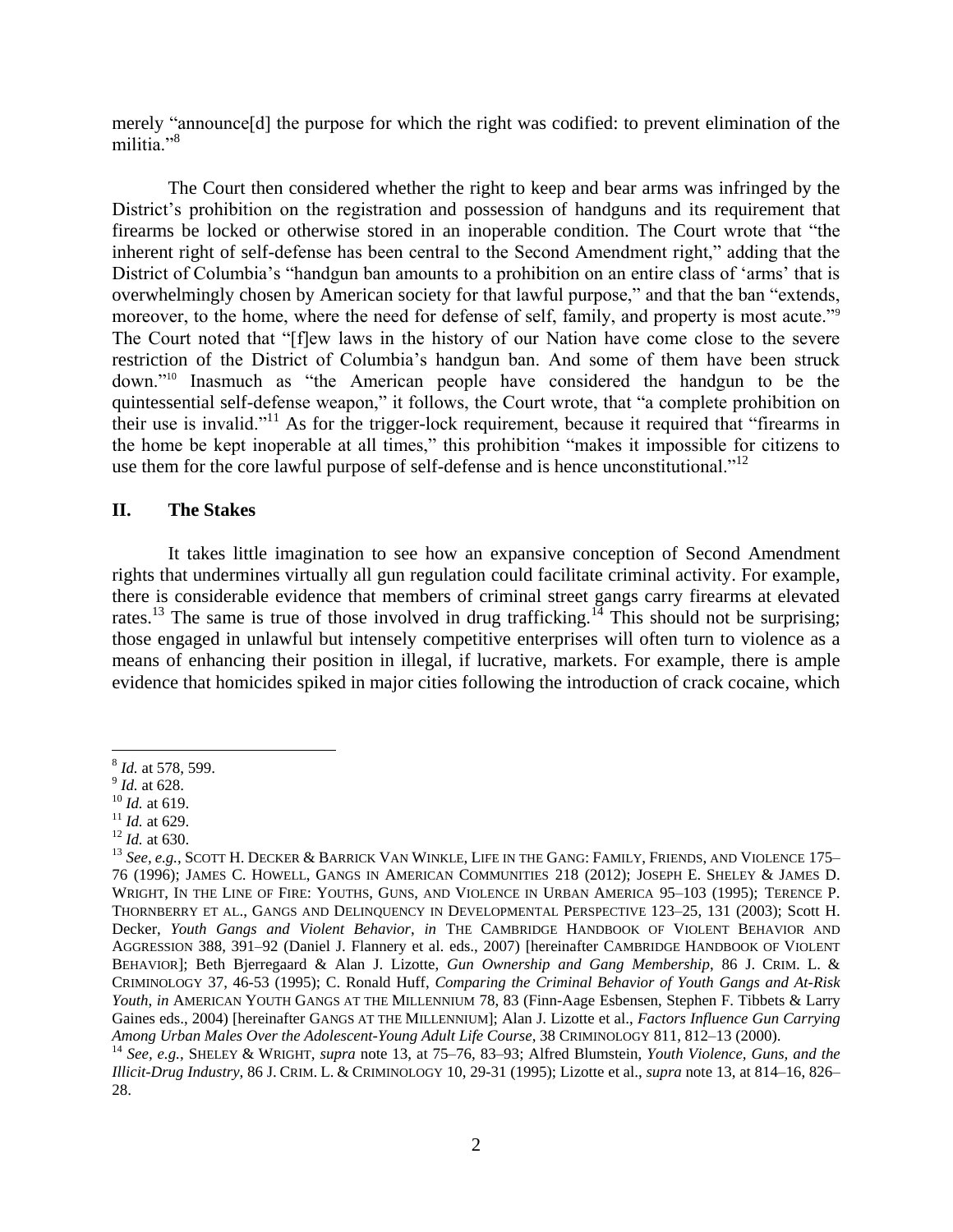created new competitive opportunities and pressures.<sup>15</sup> The prevalence of violent competition, in turn, is likely to increase the rate at which offenders, and others in the community, carry firearms.

Indeed, gang researchers have found that the prevalence of violence in gang-dominated neighborhoods serves to make firearms more pervasive in those communities.<sup>16</sup> Researchers have similarly found that a perception of danger in high-crime neighborhoods becomes a stimulus for the carrying of firearms as a means of self-protection.<sup>17</sup> As Jeffrey Fagan and Deanna Wilkinson's ethnographic study of at-risk youth in New York explains, when inner-city youth live under the increasing threat of violence in an environment in which firearms are prevalent, not only are they more likely to arm themselves, but they become increasingly likely to respond to real or perceived threats and provocations with lethal violence, creating what Fagan and Wilkinson characterize as a contagion effect.<sup>18</sup> A study of homicide in New York, for example, found evidence that firearms violence stimulated additional firearms-related violence in nearby areas.<sup>19</sup> Fagan and Wilkinson have labeled this phenomenon an "ecology of danger" in which the need to carry firearms and be prepared to use them came to be seen as essential.<sup>20</sup> Ironically, this does not make those who carry firearms in high-crime neighborhoods safer; to the contrary, even though gang members carry firearms at elevated rates, they also experience vastly higher homicide victimization rates than the public at large. $^{21}$ 

Some have claimed that laws expanding the right to carry firearms in public, specifically permitting concealed carry of firearms, have produced reductions in crime.<sup>22</sup> This conclusion has

<sup>&</sup>lt;sup>15</sup> See, e.g., ALFRED BLUMSTEIN & JACQUELINE COHEN, DIFFUSION PROCESSES IN HOMICIDE 6-9 (Nat'l Crim. Just. Ref. Serv., July 17, 1999); JAMES ALAN FOX, JACK LEVIN & KENNA QUINET, THE WILL TO KILL: MAKING SENSE OF SENSELESS MURDER 87-88 (6th ed. 2008); BENJAMIN PEARSON-NELSON, UNDERSTANDING HOMICIDE TRENDS: THE SOCIAL CONTEXT OF A HOMICIDE EPIDEMIC 37-41 (2008); Alfred Blumstein & Richard Rosenfeld, *Explaining Recent Trends in U.S. Homicide Rates*, 88 J. CRIM. L. & CRIMINOLOGY 1175, 1209-10 (1998); Alfred Blumstein & Joel Wallman, *The Crime Drop and Beyond*, 2006 ANN. REV. SOC. SCI. 125, 131 (2006); Philip J. Cook & John H. Laub, *After the Epidemic: Recent Trends in Youth Violence in the United States*, *in* CRIME & JUSTICE: A REVIEW OF RESEARCH 1, 21-31 (Michael Tonry ed., 2002).

<sup>16</sup> *See, e.g.*, James C. Howell, *Youth Gang Homicide: A Literature Review*, 45 CRIME & DELINQ. 208, 216 (1999).

<sup>17</sup> *See* BLUMSTEIN & COHEN, *supra* note 15, at 4–5; SHELEY & WRIGHT, *supra* note 13, at 102–03, 110–13; Jeffrey Fagan & Deanna Wilkinson, *Guns, Youth Violence, and Social Identity*, *in* CRIME AND JUSTICE VOL. 24: YOUTH VIOLENCE 105, 174 (Michael Tonry & Mark H. Moore eds., 1998); Lizotte et al., *supra* note 13, at 813–14. <sup>18</sup> *See* Fagan & Wilkinson, *supra* note 17.

<sup>19</sup> *See* Jeffrey Fagan, Deanna L. Wilkinson & Garth Davies, *Social Contagion of Violence*, *in* CAMBRIDGE HANDBOOK OF VIOLENT BEHAVIOR, *supra* note 13, at 688, 701–10. For a similar finding about Chicago, see Elizabeth Griffiths & Jorge M. Chavez, *Communities, Street Guns and Homicide Trajectories in Chicago, 1980– 1995: Merging Methods for Examining Homicide Trends Across Space and Time*, 42 CRIMINOLOGY 941, 965–69 (2004).

<sup>20</sup> Fagan & Wilkinson, *supra* note 17, at 174.

<sup>21</sup> *See*, *e.g.*, DECKER & VAN WINKLE, *supra* note 13, at 173; Sudhir Venkatesh, *The Financial Activity of a Modern American Street Gang*, *in* GANGS AT THE MILLENNIUM, *supra* note 13, at 239, 242. Gang members also appear to experience other forms of violent victimization at elevated rates. *See*, *e.g.*, Chris L. Gibson et al., *Using Propensity Score Matching to Understand the Relationship between Gang Membership and Violent Victimization: A Research Note*, 26 JUSTICE Q. 624, 639–41 (2012).

<sup>22</sup> *See, e.g.*, JOHN R. LOTT, JR., MORE GUNS, LESS CRIME 170–336 (3d ed. 2010); John R. Lott & David B. Mustard, *Crime, Deterrence, and Right-To-Carry Concealed Handguns*, 26 J. LEG. STUD. 1 (1997).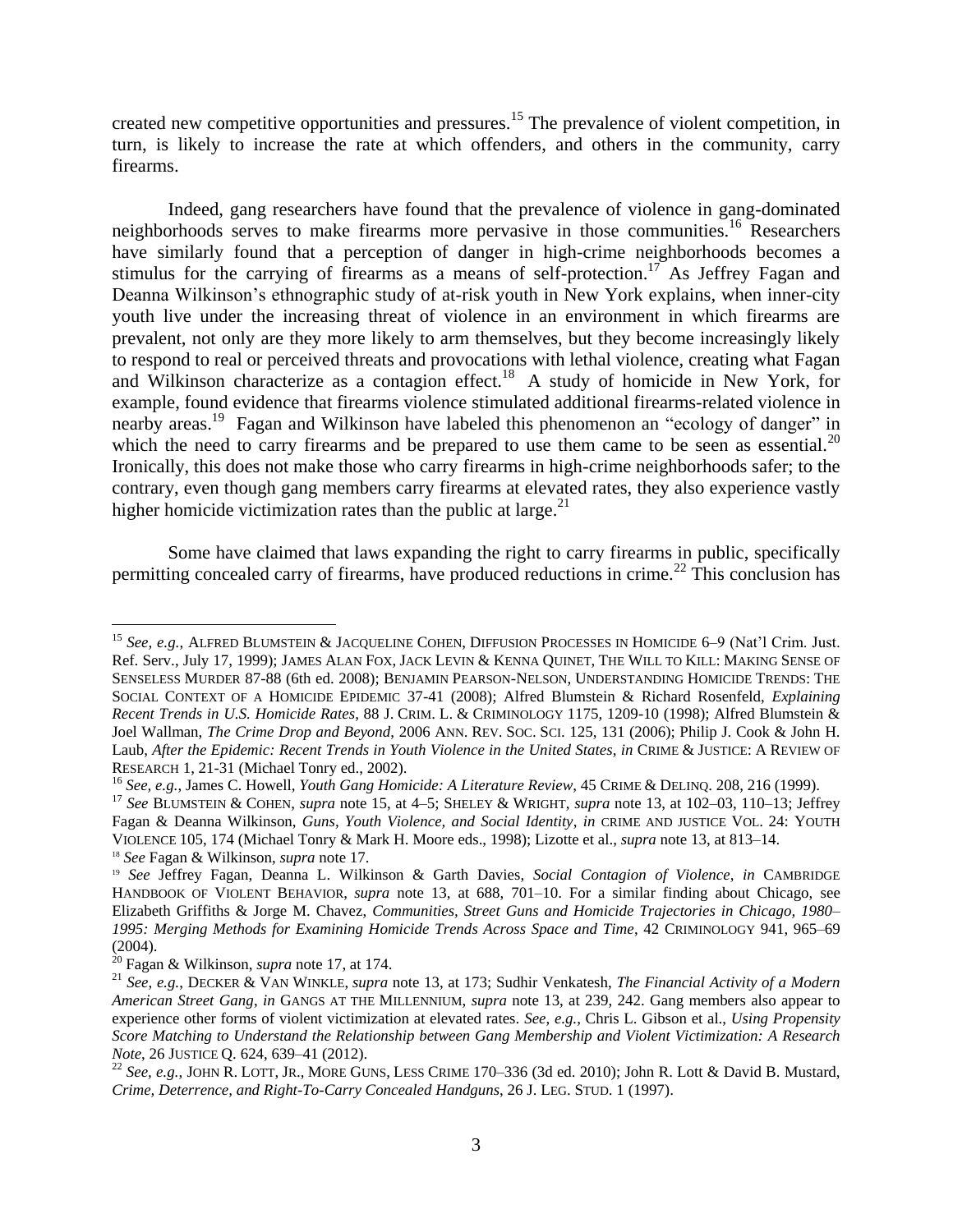faced fierce criticism.<sup>23</sup> Even a leading advocate for the right to possess firearms has pronounced the evidence in support of this theory unpersuasive.<sup>24</sup> Furthermore, no gun rights advocate has claimed that expanding concealed carry in high-crime, urban neighborhoods – where levels of drug and gang-related violence are common – reduces crime. As we have seen, for example, gang members and drug traffickers carry firearms at elevated rates but also experience elevated rates of homicide victimization. Similarly, the fact that permit-holders under existing schemes seem unlikely to commit crimes does not necessarily apply if a robust Second Amendment right ultimately made the right to carry available to a far broader class of individuals.

A related claim is that firearms are used for defensive purposes at very high rates.<sup>25</sup> While other work has cast great doubt on this claim, even the advocates of this view concede that increasing the number of residents carrying firearms does not operate to make high-crime neighborhoods safer.<sup>26</sup> To the contrary, there is good reason to suspect that the prevalence of firearms in such neighborhoods produced the phenomenon of the drive-by shooting, which is a common tactic of criminal street gangs.<sup>27</sup> When gang members believe that an intended target may be armed, they are more likely to employ this tactic because it enables them to both approach and leave the target quickly and enjoy the benefits of tactical surprise.<sup>28</sup> Finally, some argue that history suggests that racial and other minorities have found firearms of particular value for purposes of self-defense, although these claims are unaccompanied by empirical evidence that the use of firearms have enabled minorities to achieve acceptable (or even enhanced) levels of personal security.<sup>29</sup> The persistence of high rates of firearms-related crime and its contagion effects instead suggest a powerful argument to the contrary. The presence of guns in high-crime areas, it seems, serves to perpetuate violence and crime in these areas.

It would seem to follow that police tactics designed to make it more difficult and risky for offenders to carry guns in public would reduce the risk of violent confrontation and increase the difficulties facing criminal enterprises engaged in violent competition. Indeed, there is something approaching consensus among criminologists that one of the very few interventions that consistently reduces rates of violent crime involves aggressive patrols targeting statistical

<sup>23</sup> *See, e.g.*, NAT'L RES. COUNCIL, FIREARMS AND VIOLENCE: A CRITICAL REVIEW 125–51 (Charles F. Wellford et al. eds., 2005); DAVID HEMENWAY, PRIVATE GUNS, PUBLIC HEALTH 100–04 (2004); ROBERT J. SPITZER, THE POLITICS OF GUN CONTROL 69–73 (5th ed. 2012); *see* MARK V. TUSHNET, OUT OF RANGE: WHY THE CONSTITUTION CAN'T END THE BATTLE OVER GUNS 85–95 (2007).

<sup>24</sup> *See* Gary Kleck, *Gun Control after* Heller *and* McDonald*: What Cannot Be Done and What Ought To Be Done*, 39 FORDHAM URB. L.J. 1383, 1411–15 (2012).

<sup>25</sup> *See, e.g.*, GARY KLECK, TARGETING GUNS: FIREARMS AND THEIR CONTROL 193–211 (1995).

<sup>26</sup> *See, e.g.*, PHILIP J. COOK & JENS LUDWIG, U.S. DEP'T OF JUSTICE, GUNS IN AMERICA: NATIONAL SURVEY ON PRIVATE OWNERSHIP AND USE OF FIREARMS 8–11 (May 1997); HEMENWAY, *supra* note 23, at 66–69, 239–40; SPITZER, *supra* note 23, at 64–65.

<sup>27</sup> *See*, *e.g.*, H. Range Hutson et al., *Drive-by Shootings by Violent Street Gangs in Los Angeles: A Five-Year Review from 1989 to 1993*, 3 ACAD. EMERGENCY MED. 300, 302 (1996).

<sup>28</sup> *See* WILLIAM B. SANDERS, GANGBANGS AND DRIVE-BYS: GROUNDED CULTURE AND JUVENILE GANG VIOLENCE 65–74 (1994).

<sup>29</sup> *See*, *e.g.*, Robert J. Cottrol & Raymond T. Diamond, *The Second Amendment: Toward an Afro-Americanist Reconsideration*, 80 GEO. L.J. 309, 349–58 (1991); Nicholas Johnson, *Firearms Policy and the Black Community: An Assessment of Modern Orthodoxy*, 45 CONN. L. REV. 1491, 1516–53 (2012).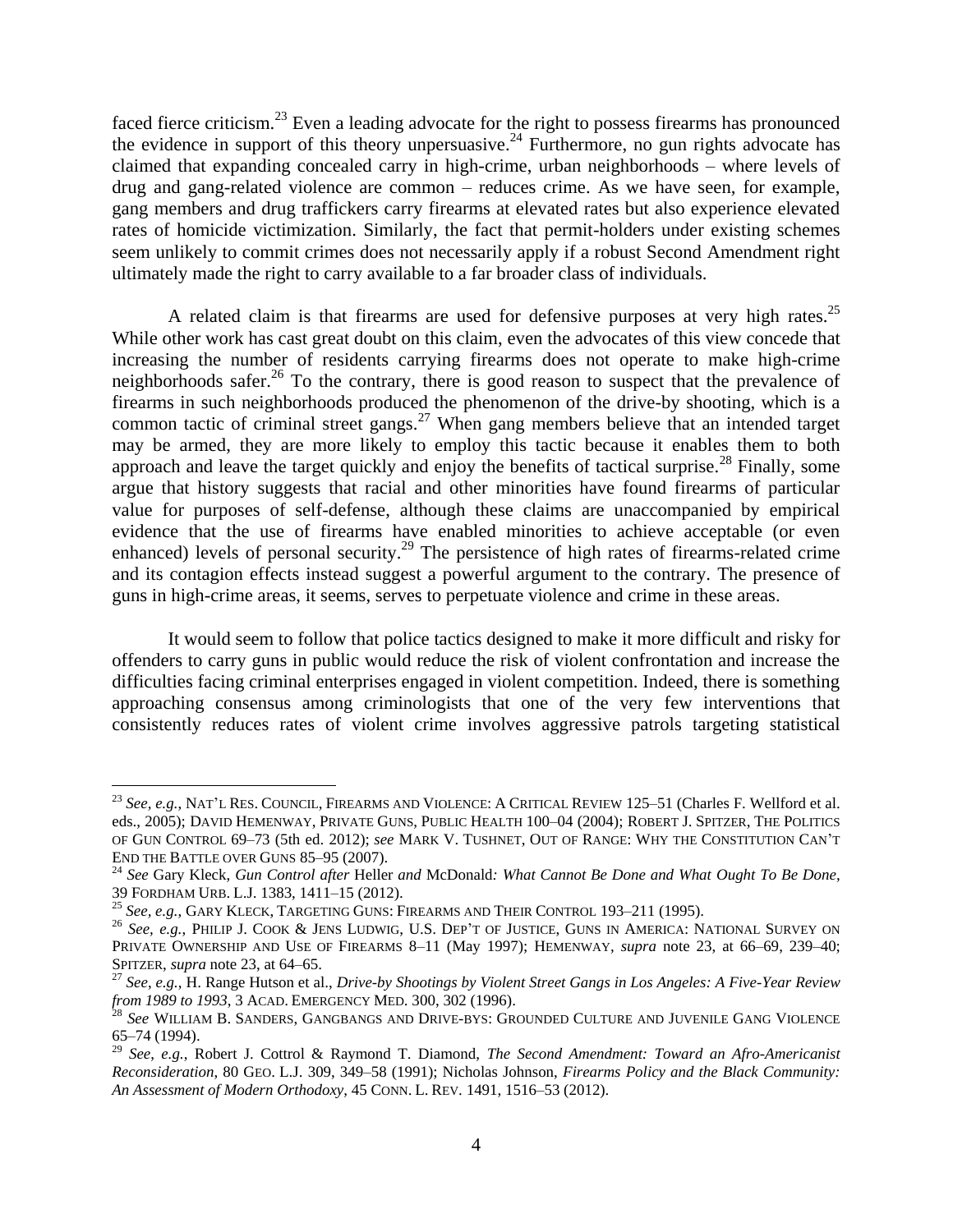concentrations of crime and focusing on finding guns.<sup>30</sup> There is, for example, substantial evidence that stop-and-frisk tactics targeting these statistical "hot spots" have played an important role in New York City's crime decline.<sup>31</sup> Although, there is evidence as well that in recent years New York's enthusiasm for a tactic that it regards as effective has produced such high rates of stop-and-frisk that the tactic has perhaps reached, if not exceeded, the point of diminishing returns.<sup>32</sup>

If the Second Amendment conferred a right to carry firearms in public, however, the ability to execute a policing strategy aimed at driving guns off the streetscape would be sharply circumscribed, if not altogether eliminated. The Fourth Amendment's prohibition on unreasonable search and seizure, for example, permits the use of stop-and-frisk tactics only when an officer reasonably believes that criminal activity is afoot.<sup>33</sup> If the Second Amendment granted individuals a right to carry firearms in public, the Fourth Amendment would necessarily prohibit search and seizure based on a police officer's reasonable belief that an individual was armed.<sup>34</sup> Even if a permit were required to carry firearms in public places, if the Second Amendment were understood to require that permits be made liberally available, the Fourth Amendment could well prohibit any form of investigative detention to determine if an individual reasonably believed to be carrying firearms had the proper permit, just as it prohibits the police from stopping vehicles to determine if drivers possess the requisite license and registration.<sup>35</sup>

<sup>30</sup> *See* NAT'L RES. COUNCIL, *supra* note 23, at 230–35; Blumstein & Wallman, *supra* note 15, at 136–37; Jacqueline Cohen & Jens Ludwig, *Policing Crime Guns*, *in* EVALUATING GUN POLICY: EFFECTS ON CRIME AND VIOLENCE 217, 238–39 (Jens Ludwig & Philip J. Cook eds., 2003); Philip J. Cook, Anthony A. Braga & Mark H. Moore, *Gun Control, in* CRIME AND PUBLIC POLICY 257, 289 (James Q. Wilson & Joan Petersilia eds., 2010); Jens Ludwig, *Better Gun Enforcement, Less Crime*, 4 CRIMINOLOGY & PUB. POL'Y 677, 701–08 (2005); Edward F. McGarrell, *Reducing Firearms Violence Through Directed Patrol*, 1 CRIMINOLOGY & PUB. POL'Y 119, 126–30 (2001); Lawrence W. Sherman, *Reducing Gun Violence: What Works, What Doesn't, What's Promising*, *in* PERSPECTIVES ON CRIME AND JUSTICE: 1999–2000 LECTURE SERIES 69, 78–79 (2001); Lawrence W. Sherman & John E. Eck, *Policing for Crime Prevention*, *in* EVIDENCE-BASED CRIME PREVENTION 295, 308–10 (Lawrence W. Sherman et al. eds., rev. 2006); Lawrence W. Sherman & Dennis Rogan, *Effects of Gun Seizures on Gun Violence: Hot Spots Patrol in Kansas City*, 12 JUST. Q. 673, 675–86 (1995); Cody W. Telep & David Weisburd, *What Is Known About the Effectiveness of Police Practices in Reducing Crime and Disorder?*, 15 POLICE Q. 331, 340–41 (2012).

<sup>31</sup> *See*, *e.g.*, DENNIS C. SMITH & ROBERT PURTELL, AN EMPIRICAL ASSESSMENT OF NYPD'S "OPERATION IMPACT": A TARGETED ZONE CRIME REDUCTION STRATEGY 49–50 (2007); FRANKLIN E. ZIMRING, THE CITY THAT BECAME SAFE: NEW YORK'S LESSONS FOR URBAN CRIME CONTROL 131–44 (2012); Jeffrey Fagan, Garth Davies & Jan Holland, *The Paradox of the Drug Elimination Program in New York City Public Housing*, 13 GEO. J. ON POVERTY L. & POL'Y 415, 418, 442–53 (2006); David Weisburd, Cody W. Telep & Brian A. Lawton, *Could Innovations in Policing Have Contributed to the New York City Crime Drop even in a Period of Declining Police Strength? The Case of Stop, Question, and Frisk as a Hot Spots Policing Strategy*, \_\_ JUSTICE Q. \_\_ (forthcoming), *available at* [http://www.tandfonline.com/doi/abs/10.1080/07418825.2012.754920#preview.](http://www.tandfonline.com/doi/abs/10.1080/07418825.2012.754920#preview)

<sup>32</sup> *See*, *e.g.*, Stephen J. Schulhofer, Tom R. Tyler & Aziz Z. Huq, *American Policing at a Crossroads: Unsustainable Policies and the Procedural Justice Alternative*, 101 J. CRIM. L. & CRIMINOLOGY 335, 349–53 (2011).

<sup>33</sup> *See*, *e.g.*, Florida v. J.L., 529 U.S. 266, 269–74 (2000).

<sup>&</sup>lt;sup>34</sup> For an opinion discussing the potential of the Second Amendment to circumscribe stop-and-frisk tactics directed at armed suspects, see United States v. Williams, 731 F.3d 678, 690–94 (7th Cir. 2013) (Hamilton, J., concurring in part and concurring in the judgment).

<sup>&</sup>lt;sup>35</sup> See Delaware v. Prouse, 440 U.S. 648, 655–63 (1979) (stops of vehicles to check license and registration violate the Fourth Amendment in the absence of probable cause, or at least reasonable suspicion that the driver does not have proper license and registration or has committed some other offense); *see also* City of Indianapolis v. Edmond,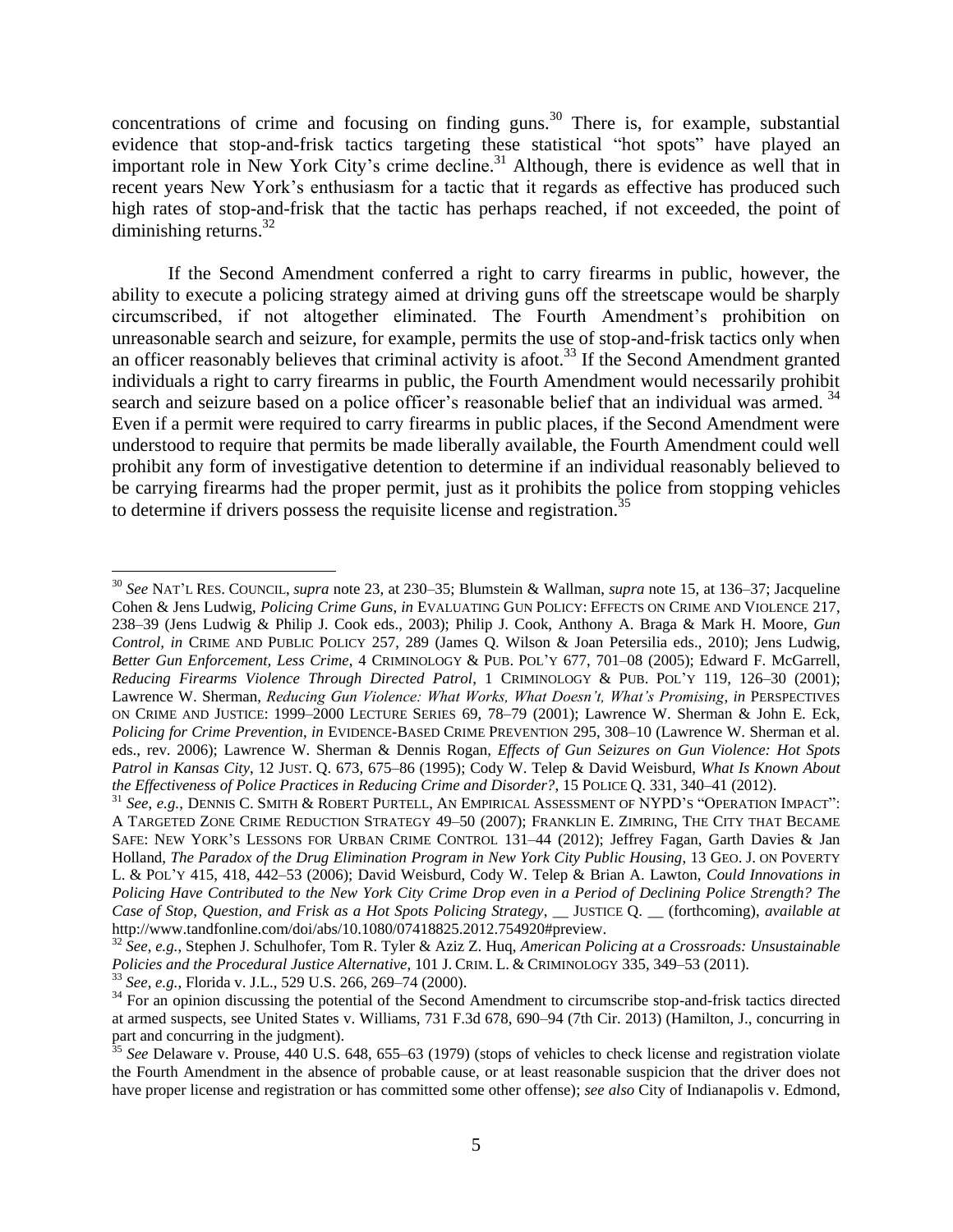In addition to prohibiting police from independently inquiring about an individual's authorization to carry a firearm, laws targeting possession or carrying of firearms by only convicted felons are of limited efficacy in preventing violent crimes. One leading study found that only about 43 percent of adult homicide offenders in Illinois had a prior felony conviction.<sup>36</sup> Another found that about 41 percent of adults arrested for felony homicide and just 30 percent of adults arrested for all felonies in Westchester County, New York, had a prior felony conviction, and just 33 percent of all adults arrested for felonies in New York State had a prior felony conviction.<sup>37</sup> Thus, even assuming officers on patrol can effectively enforce these laws by somehow identifying convicted felons on the streetscape through tactics consistent with the Fourth Amendment, these laws would permit many offenders to remain armed, and perhaps even prompt drug traffickers and criminal street gangs to recruit younger individuals without criminal records to lawfully carry the firearms necessary to protect their criminal enterprises.

In short, a broad Second Amendment right to carry firearms in public would likely pose a substantial inhibition on the ability of the authorities to prevent violent crime  $-$  and thereby disrupt the ecology of danger in high-crime neighborhoods – through regulations that make it risky to carry guns in public.

# **III. The Puzzle of Regulatory Power in** *Heller*

In *Heller*, the Supreme Court went to some lengths to make clear that some limitations on the right to keep and bear arms – that is, to possess and carry firearms in case of confrontation – are consistent with the Second Amendment. The Court wrote: "Like most rights, the right secured by the Second Amendment is not unlimited."<sup>38</sup> "For example," the Court observed, "the majority of 19th-century courts to consider the question held that prohibitions on carrying concealed weapons were lawful under the Second Amendment or its state analogues."<sup>39</sup> Moreover, "nothing in our opinion should be taken to cast doubt on longstanding prohibitions on the possession of firearms by felons or the mentally ill, or laws forbidding the carrying of firearms in sensitive places such as schools or government buildings, or laws imposing conditions and qualifications on the commercial sale of arms."<sup>40</sup> The Court added that it "identif[ied] these presumptively lawful regulatory measures only as examples; our list does not purport to be exhaustive.<sup>241</sup> In a subsequent decision, in which the Court concluded that the Second Amendment is applicable to state and local governments through the Fourteenth Amendment, four of the five Justices in the majority referred to *Heller*'s discussion of

<sup>531</sup> U.S. 32, 40–48 (2000) (road blocks in high-crime areas where all vehicles are stopped and checked for guns and drugs violate the Fourth Amendment).

<sup>36</sup> *See* Philip J. Cook, Jens Ludwig & Anthony A. Braga, *Criminal Records of Homicide Offenders*, 294 JAMA 598 (2005).

<sup>37</sup> *See* Philip J. Cook, *Q&A on Firearms Availability, Carrying, and Misuse*, 14 N.Y. ST. BAR ASS'N GOV'T L. & POL'Y J. 77, 80 (2012).

<sup>38</sup> District of Columbia v. Heller*,* 554 U.S. 570, 626 (2008).

<sup>39</sup> *Id.* (citations omitted).

<sup>40</sup> *Id.* at 626–27 (footnote omitted).

<sup>41</sup> *Id.* at 627 n.26.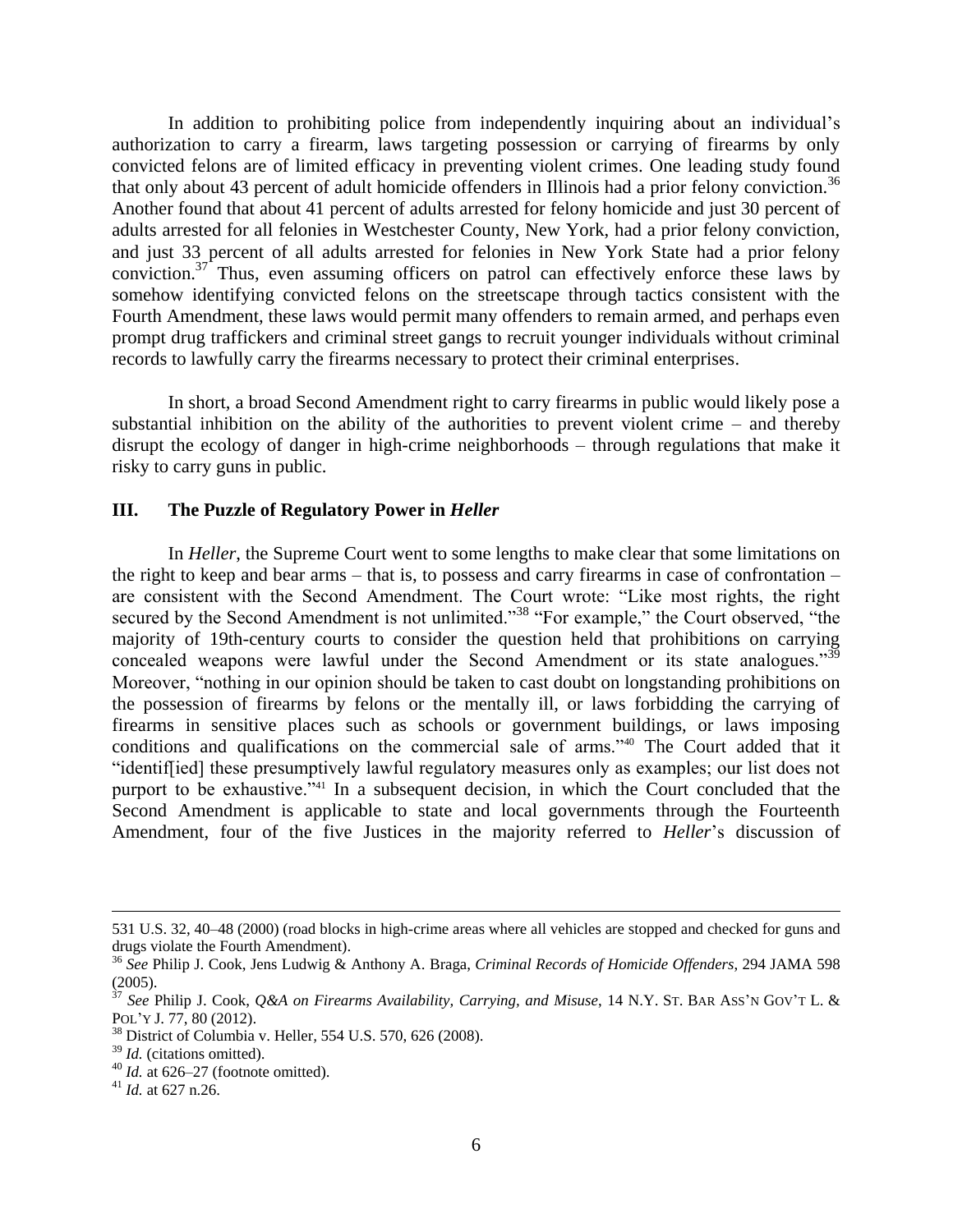presumptively lawful regulations, stating that "[d]espite municipal respondents' doomsday proclamations, incorporation does not imperil every law regulating firearms."<sup>42</sup>

It is not obvious, at least at first blush, how to reconcile the Second Amendment, as interpreted in *Heller*, with the very laws that the Court labeled presumptively lawful, even though those laws prevent some individuals from exercising their right to keep and bear arms – that is, to possess and carry firearms in common civilian use. Consider, for example, statutory prohibitions on the possession of firearms by convicted felons. As Professor Eugene Volokh has observed, "[f]elons may need arms for lawful self-defense as much as the rest of us do."<sup>43</sup> Thus, if *Heller* prohibits all laws that impose very severe burdens on an individual right of armed selfdefense, it is entirely unclear why convicted felons can be entirely deprived of that right consistent with *Heller*'s account of the Second Amendment's original meaning.

It is therefore unclear how to reconcile *Heller*'s focus on the original meaning of the Second Amendment with prohibitions on the possession of firearms by convicted felons. These laws have little originalist support; they did not become common until early in the twentieth century in the wake of a crime wave following the First World War.<sup>44</sup> Don Kates nevertheless argued that these laws can be sustained because most felonies in the framing era were punished by death and forfeiture of property, effectively extinguishing the right to keep and bear arms in a manner analogous to contemporary laws barring felons from possessing firearms.<sup>45</sup> Kevin Marshall, however, has observed that the imposition of capital punishment and forfeiture upon a felony conviction was far from universal in the framing  $era<sup>46</sup>$  Even absent the universal imposition of capital punishment and forfeiture, Kates and others have contended that framingera rhetoric often associated the right to bear arms with the full membership in the polity afforded to law-abiding citizens, which could presumably be forfeited as a consequence of criminal misconduct.<sup>47</sup> Marshall and others have replied that, although there were some framingera proposals that would have carved out from the right to bear arms those who had committed crimes or were otherwise dangerous or untrustworthy, the text of the Second Amendment was not framed in those terms; indeed, it protected a right of all people, not merely those regarded as virtuous or law-abiding.<sup>48</sup> All this suggests that we have some analytical work to do if we are to

 $42$  McDonald v. City of Chicago, 130 S. Ct. 3020, 3047 (2010) (plurality opinion).

<sup>43</sup> Eugene Volokh, *Implementing the Right to Keep and Bear Arms for Self-Defense: An Analytical Framework and a Research Agenda*, 56 UCLA L. REV. 1443, 1499 (2009).

<sup>44</sup> *See*, *e.g.*, C. Kevin Marshall, *Why Can't Martha Stewart Have a Gun?*, 32 HARV. J.L. & PUB. POL'<sup>Y</sup> 695, 698–728 (2009).

<sup>45</sup> *See* Don B. Kates, *Handgun Prohibition and the Original Meaning of the Second Amendment*, 82 MICH. L. REV. 204, 266 (1983).

<sup>46</sup> *See* Marshall, *supra* note 44, at 714–16. For helpful explications of the limited use of capital punishment for felony convictions in the framing era, see, e.g., STUART BANNER, THE DEATH PENALTY: AN AMERICAN HISTORY 53–70, 94–100 (2002); Jeffrey K. Sawyer, *"Benefit of Clergy" in Maryland and Virginia*, 34 AM. J. LEG. HIST. 49, 57–67 (1990).

<sup>47</sup> *See*, *e.g.*, Don B. Kates & Clayton E. Cramer, *Second Amendment Limitations and Criminological Considerations*, 60 HASTINGS L.J. 1339, 1359–62 (2009); Glenn Harlan Reynolds, *A Critical Guide to the Second Amendment*, 62 TENN. L. REV. 461, 480–81 (1995).

<sup>48</sup> *See* Carlton F.W. Larson, *Four Exceptions in Search of a Theory:* District of Columbia v. Heller *and Judicial Ipse Dixit*, 60 HASTINGS L.J. 1371, 1374–76 (2009); Marshall, *supra* note 44, at 712–13; Allen Rostron, *Justice Breyer's Triumph in the Third Battle Over the Second Amendment*, 80 GEO. WASH. L. REV. 703, 731–32 (2012).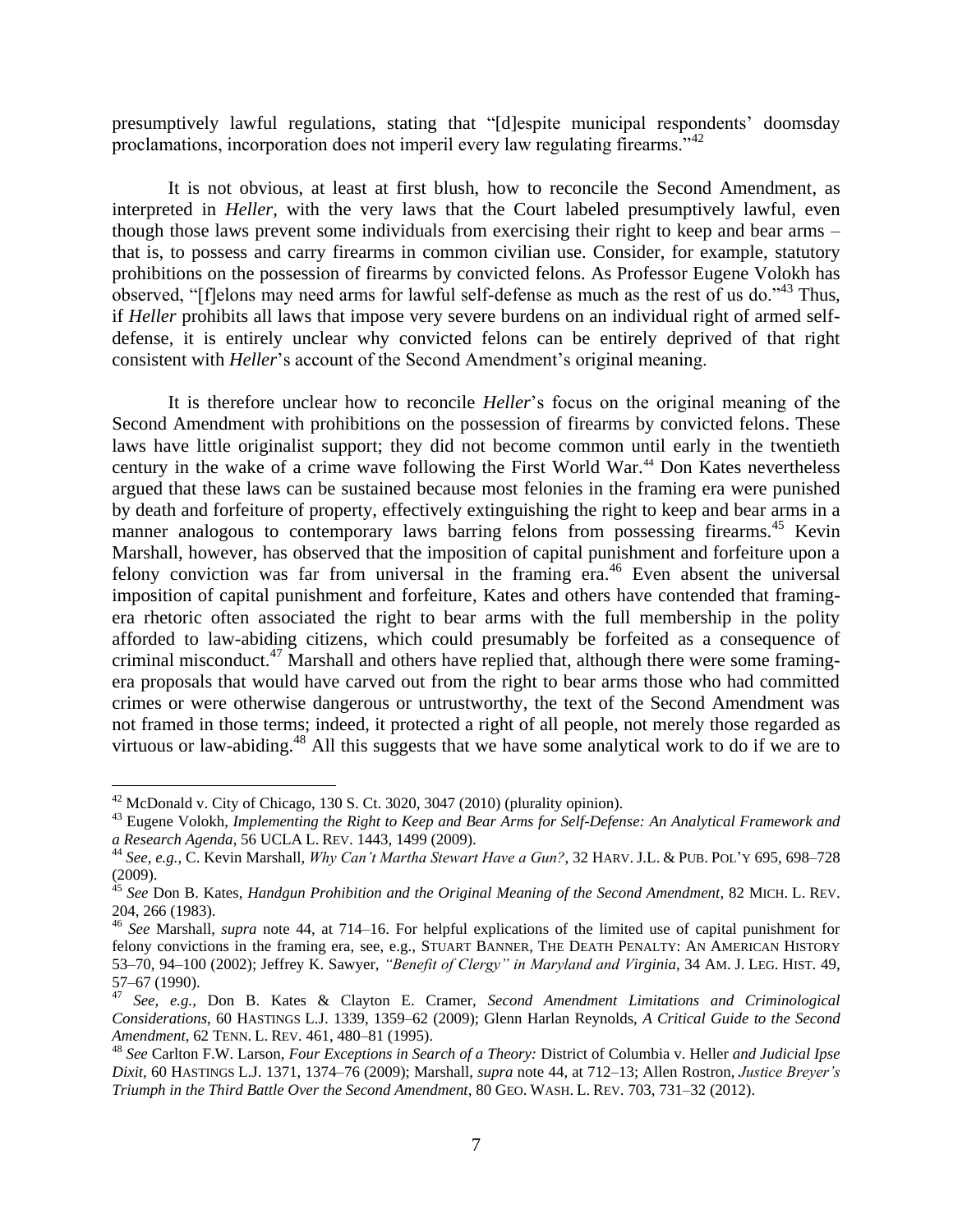reconcile prohibitions on the possession of firearms by convicted felons with the majority's reading of the Second Amendment in *Heller*.

*Heller*'s most direct consideration of laws limiting the ability of individuals to carry firearms in public is its discussion of the presumptive validity of laws prohibiting the carrying of concealed weapons. In the 1820s and 30s, laws prohibiting the carrying of concealed firearms emerged in the wake of a surge in violent crime.<sup>49</sup> Although laws prohibiting open carry were more often than not invalidated, concealed-carry bans were generally upheld against constitutional challenge under the Second Amendment or state-law analogues.<sup>50</sup> Some commentators find originalist support for these laws in the fourteenth-century Statute of Northampton, which they believe was understood as a broad prohibition on carrying firearms because of their potential to alarm others.<sup>51</sup> Yet, a concealed weapon, precisely because it is hidden from view, cannot alarm others unaware of its presence. Instead, as Professor Volokh has noted, those jurisdictions that drew a distinction between concealed and open carry seem to have proceeded on the view that law-abiding persons carried weapons openly, while concealed carry was thought suspicious or threatening.<sup>52</sup> There is ample expression in nineteenth-century decisions to this effect.<sup>53</sup> Professor Volokh rightly questions, however, whether this view has fair application to contemporary circumstances, in which many might find open carry far more alarming than a discreetly concealed firearm.<sup>54</sup> There is surely more than a little merit to this point. Thus, whether framing-era practice provides fair analogical support for analyzing the contemporary scope of the right to carry weapons in public, whether openly or concealed, is far from clear.

<sup>49</sup> *See*, *e.g.*, SAUL CORNELL, A WELL-REGULATED MILITIA: THE FOUNDING FATHERS AND THE ORIGINS OF GUN CONTROL IN AMERICA 138-44 (2006); CLAYTON E. CRAMER, CONCEALED WEAPON LAWS OF THE EARLY REPUBLIC: DUELING, SOUTHERN VIOLENCE, AND MORAL REFORM 2–3, 139–41 (1999); ADAM WINKLER, GUNFIGHT: THE BATTLE OVER THE RIGHT TO BEAR ARMS IN AMERICA 166–69 (2011); Robert Leider, *Our Non-Originalist Right To Bear Arms*, 89 IND. L.J. 1587, 1599–601 (2014).

<sup>50</sup> *See*, *e.g.*, CRAMER, *supra* note 49, at 4; ALEXANDER DECONDE, GUN VIOLENCE IN AMERICA: THE STRUGGLE FOR CONTROL 51-52 (2001); Saul Cornell & Nathan DeDino, *A Well-Regulated Right: The Early American Origins of Gun Control*, 73 FORDHAM L. REV. 487, 516–17 (2005); Leider, *supra* note 49, at 1606–19; Jonathan Meltzer, Note, *Open Carry for All:* Heller *and Our Nineteenth-Century Second Amendment*, 123 YALE L.J. 1486, 1510–16 (2014).

<sup>51</sup> *See*, *e.g.*, Patrick J. Charles, *The Faces of the Second Amendment Outside the Home: History Versus Ahistorical Standards of Review*, 60 CLE. ST. L. REV. 1, 8–30 (2012); Darrell A.H. Miller, *Guns as Smut: Defending the Home-Bound Second Amendment*, 109 COLUM. L. REV. 1278, 1317–18 (2009).

<sup>52</sup> *See* Volokh, *supra* note 43, at 1522–23. For an analysis along similar lines, see Meltzer, *supra* note 50, at 1518– 20; and Leider, *supra* note 49, at 1602–05.

<sup>53</sup> *See*, *e.g.*, State v. Reid, 1 Ala. 612, 1840 WL 229 \*3 (1840) ("[A] law which is intended merely to promote personal security, and to put down lawless aggression and violence, and to that end inhibits the wearing of certain weapons, in such a manner as is calculated to exert an unhappy influence upon the moral feelings of the wearer, by making him less regardful of the personal security of others, does not come in collision with the constitution."); Nunn v. State, 1 Kelly 243, 1846 WL 1167 \*8 (Ga. 1846); State v. Smith, 11 La. Ann. 633, 1856 WL 4793 (La. 1856) ("Th[e Second Amendment] was never intended to prevent the individual States from adopting such measures of police as might be necessary, in order to protect the orderly and well disposed citizens from the treacherous use of weapons not even designed for any purpose of public defence, and used most frequently by evil-disposed men who seek an advantage over their antagonists, in the disturbances and breaches of the peace which they are prone to provoke.").

<sup>54</sup> *See* Volokh, *supra* note 43, at 1521–23.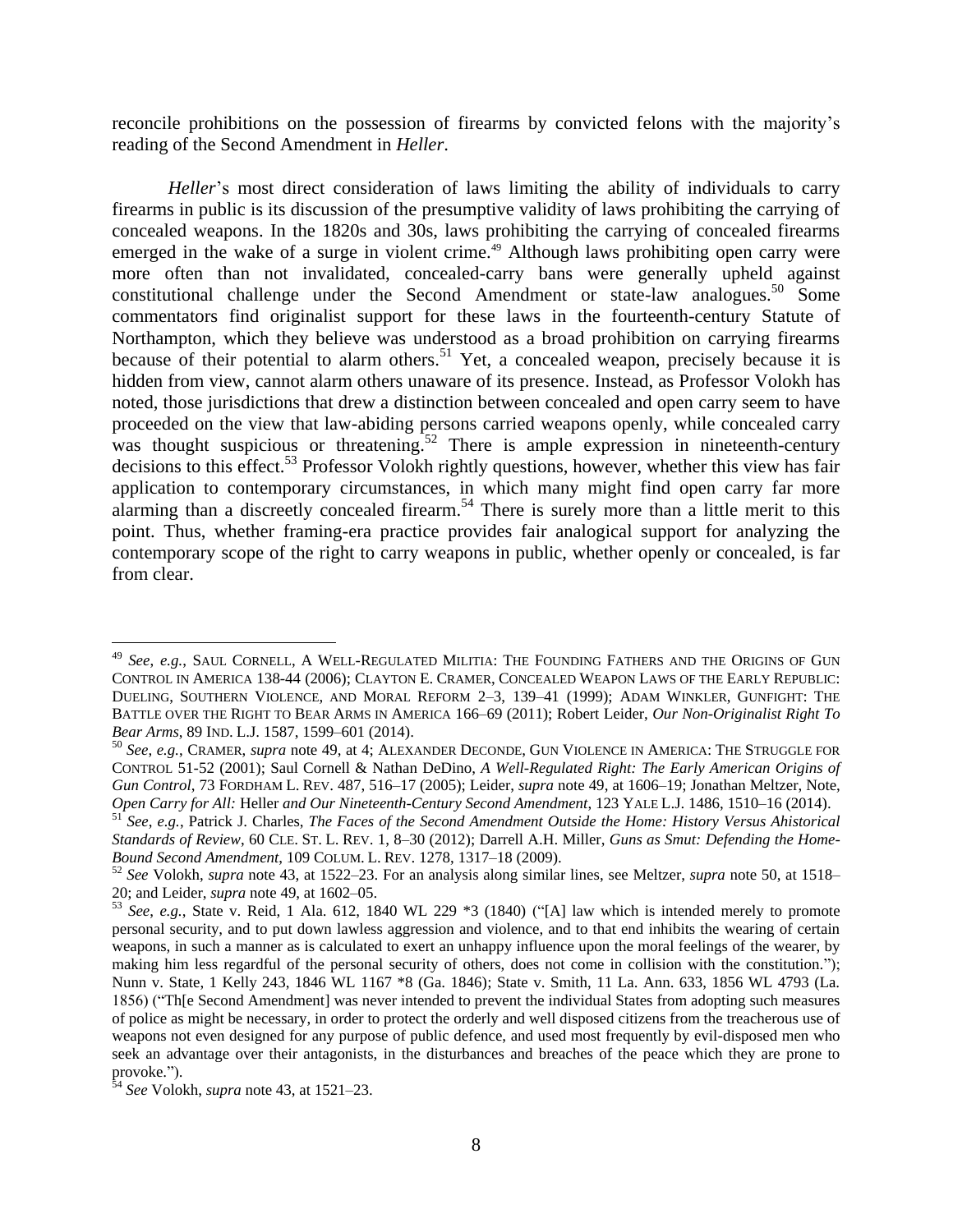In short, we have yet to discover how to reconcile the operative clause of the Second Amendment – conferring as it does, at least according to a majority of the Supreme Court, an unqualified individual right to possess and carry firearms – with the laws regarding both convicted felons and concealed carry that the Court has labeled presumptively lawful.

#### **IV. Regulatory Power and the Preamble**

Perhaps we are unable to reconcile the Second Amendment with what the Supreme Court described as longstanding and presumptively lawful regulations because we have confined our consideration of the Second Amendment to its operative clause. By referring to the existence of "[a] well regulated Militia," the preamble expressly contemplates continued regulatory authority. Moreover, *Heller* concluded that the original meaning of the term "Militia" refers not to "the organized militia," but rather "all able bodied men."<sup>55</sup> Thus, the Court added, the militia was originally understood as comprised of "the body of all citizens capable of military service, who would be expected to bring the sorts of lawful weapons that they possessed at home to militia duty."<sup>56</sup> Thus, the class that is to be "well regulated" consists of all who are able-bodied and capable of military service, regardless of whether they are actually enrolled in an organized militia. In short, *Heller* treats the militia and those entitled to exercise the right to keep and bear arms as, for all practical purposes, synonymous. Moreover, given that the framing-era understanding was that the right would be exercised by those subject to regulatory authority, it would do serious violence to the original understanding to disaggregate the right from the existence of regulatory authority.

As for the original meaning of the phrase "well regulated," the first edition of Webster's dictionary defined "regulated" as "[a]djusted by rule, method or forms; put in good order; subjected to rules or restrictions."<sup>57</sup> *Heller*, for its part, stated that the original meaning of the phrase was "the imposition of proper training and discipline."<sup>58</sup> These terms, of course, are expansive. They contemplate not merely training, but also rules and "discipline," which could conceivably embrace everything from a forfeiture of the right to keep and bear arms as a consequence of misconduct, to a variety of prophylactic measures that endeavor to reduce the likelihood of misconduct.<sup>59</sup>

<sup>55</sup> District of Columbia v. Heller*,* 554 U.S. 570, 596 (2008) (citing the Act of May 8, 1792, ch. 33, 1 Stat. 271) (The Court added that the first militia act, enacted the year after the Second Amendment's ratification, defined the militia as "each and every free, able-bodied white male citizen between the ages of 18 and 45 . . . .").

<sup>&</sup>lt;sup>56</sup> *Id.* at 627. This capacious definition of "Militia" is consistent with that of most scholars who have advanced the view that the Second Amendment protects an individual right. *See*, *e.g.*, Kates, *supra* note 45, at 214–18.

<sup>57</sup> NOAH WEBSTER, AN AMERICAN DICTIONARY OF THE ENGLISH LANGUAGE 54 (1828); *see also* SAMUEL JOHNSON, A DICTIONARY OF THE ENGLISH LANGUAGE IN WHICH WORDS ARE DEDUCED FROM THEIR ORIGINALS cdlxxvi (6th ed. 1785) (defining "regulate" as "[t]o adjust by rule or method" or "[t]o direct").

<sup>58</sup> *Heller*, 554 U.S. at 597.

<sup>59</sup> *See*, *e.g.*, Miller, *supra* note 51, at 1318–19 ("The imposition of proper discipline assumes someone with authority to impose discipline and presumes some consequence for drilling without adequate discipline . . . . [O]nce the people exercise their right to keep and bear arms as a people's militia and spill out into the street, then that right is textually constrained by the militia clauses in the Constitution. Those clauses curtail the authority of the people's militia to assemble spontaneously.") (footnotes omitted). For a discussion of the evidence demonstrating that the framing generation regarded broad and effective regulation of the militia as critical, see Patrick J. Charles, *The Constitutional*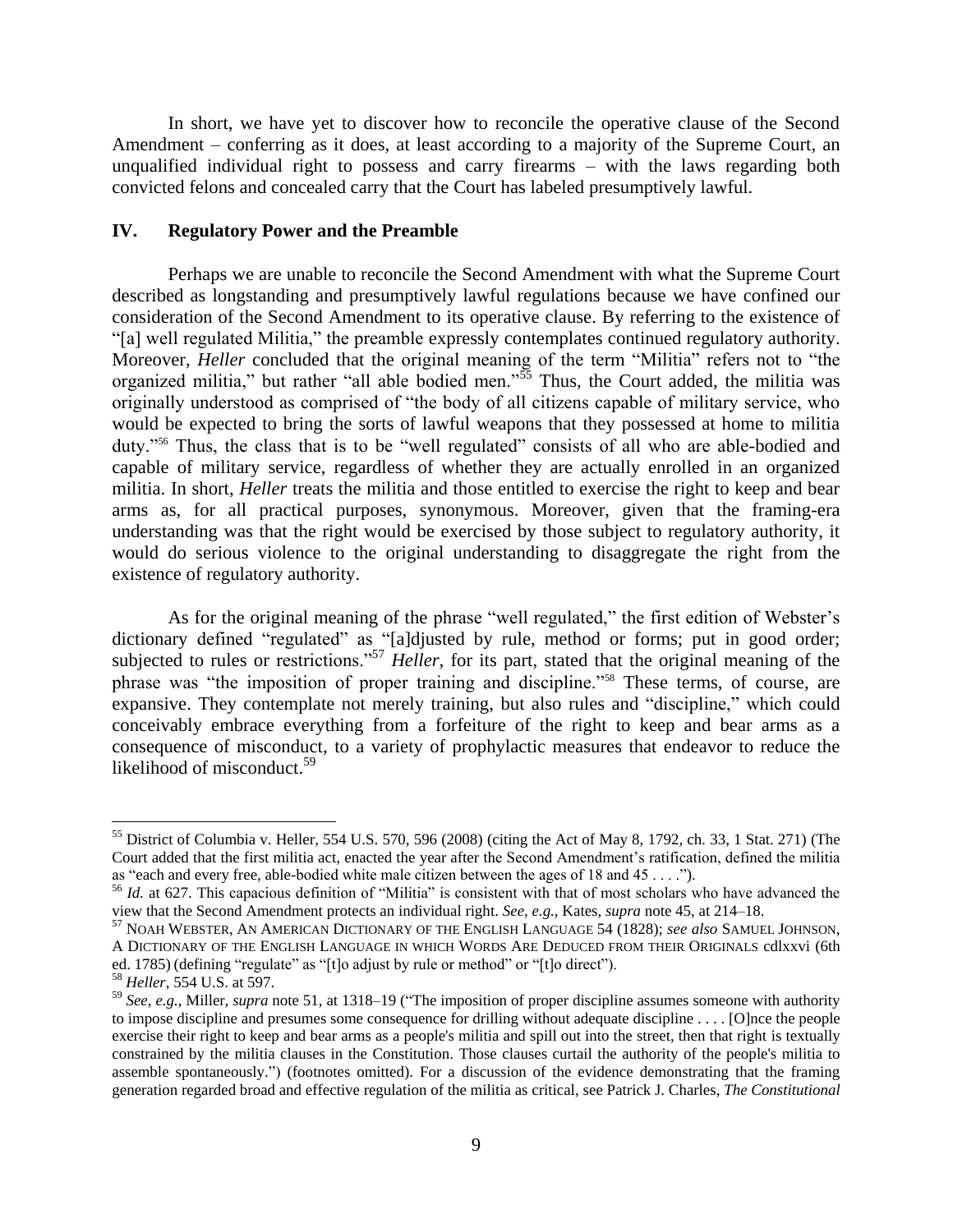Thus, even utilizing the same methodology the Court embraced in *Heller,* premised on the Court's account of the purported original meaning of the Second Amendment, we find ample power to enact prophylactic regulations. Plainly, a "well regulated Militia" could well be subject to a variety of prophylactic rules intended to minimize the likelihood of misconduct, rather than only to rules that punish misconduct after-the-fact. Indeed, we have seen prophylactic firearms regulation throughout history, from the early nineteenth-century prohibitions on concealed carry to the more recent prohibitions on the possession of firearms by convicted felons. In the framing era, classes of individuals such as slaves, freed blacks, and people of mixed race were frequently prohibited from owning or carrying guns. Some states even extended the bar to Catholics or whites unwilling to swear allegiance to the Revolution. It was widely believed by both England and the Founders that only those loyal to the government possessed a right to bear arms, with others facing sanctions including disarmament.<sup>60</sup> Laws requiring the safe storage of firearms or gunpowder or barring loaded firearms indoors were common as well.<sup>61</sup>

To be sure, a fair construction of the Second Amendment must accommodate both the right found in the operative clause and the regulatory authority acknowledged in the preamble. Fortunately, the problem of accommodating a core right and legitimate regulatory interests is not a new one in constitutional law. The Court has frequently addressed this tension through a methodology that assesses the extent of the burden placed on the core right, such as free speech, reproductive freedom, and travel, by a challenged regulation. For example, the First Amendment protects the right to speech, press and association, but there are any number of legitimate governmental interests that support regulation in a variety of areas, including the political process. Similarly, with respect to abortion, the Court has faced the challenge of attempting to balance both right and regulatory authority, with the Court concluding that a woman has a cognizable liberty interest under the Due Process Clause in deciding whether to terminate her pregnancy, while determining that the government has a legitimate interest in safeguarding health, maintaining medical standards, and protecting potential life.<sup>62</sup> Even for constitutional rights as non-controversial as travel and access to the courts, the Court has upheld a durational residency requirement to obtain a divorce because it imposed no absolute bar to travel or access to the courts, while advancing legitimate governmental interests in assuring that an individual has an adequate attachment to the forum state before it endeavors to adjudicate an action for  $divorce.<sup>63</sup>$ 

In the First Amendment context, for example, the Court mediates between right and regulation by subjecting regulations imposing what are regarded as severe burdens on First Amendment rights to strict scrutiny, while regulations imposing more modest burdens are upheld if reasonable.<sup>64</sup> Thus, the Court evaluates regulations that compel disclosure of the identities of

*Significance of a "Well-Regulated Militia" Asserted and Proven with Commentary on the Future of Second Amendment Jurisprudence*, 3 NORTHEASTERN U.L.J. 1, 5–7, 87–97 (2011).

<sup>60</sup> *See* Charles, *supra* note 59, at 97–98.

<sup>61</sup> *See*, *e.g.*, WINKLER, *supra* note 49, at 113–17; Cornell & DeDino, *supra* note 50, at 506–12.

<sup>62</sup> Roe v. Wade, 410 U.S. 113, 153–54 (1973).

<sup>63</sup> *See* Sosna v. Iowa, 419 U.S. 494, 405–09 (1972).

<sup>64</sup> *See*, Wash. St. Grange v. Wash. St. Repub. Party, 552 U.S. 442, 451–52 (2008); Crawford v. Marion Cnty. Elec. Bd., 553 U.S. 181, 189–91 (2008); *id.* at 204–05 (Scalia, J., concurring in the judgment); Clingman v. Beaver, 544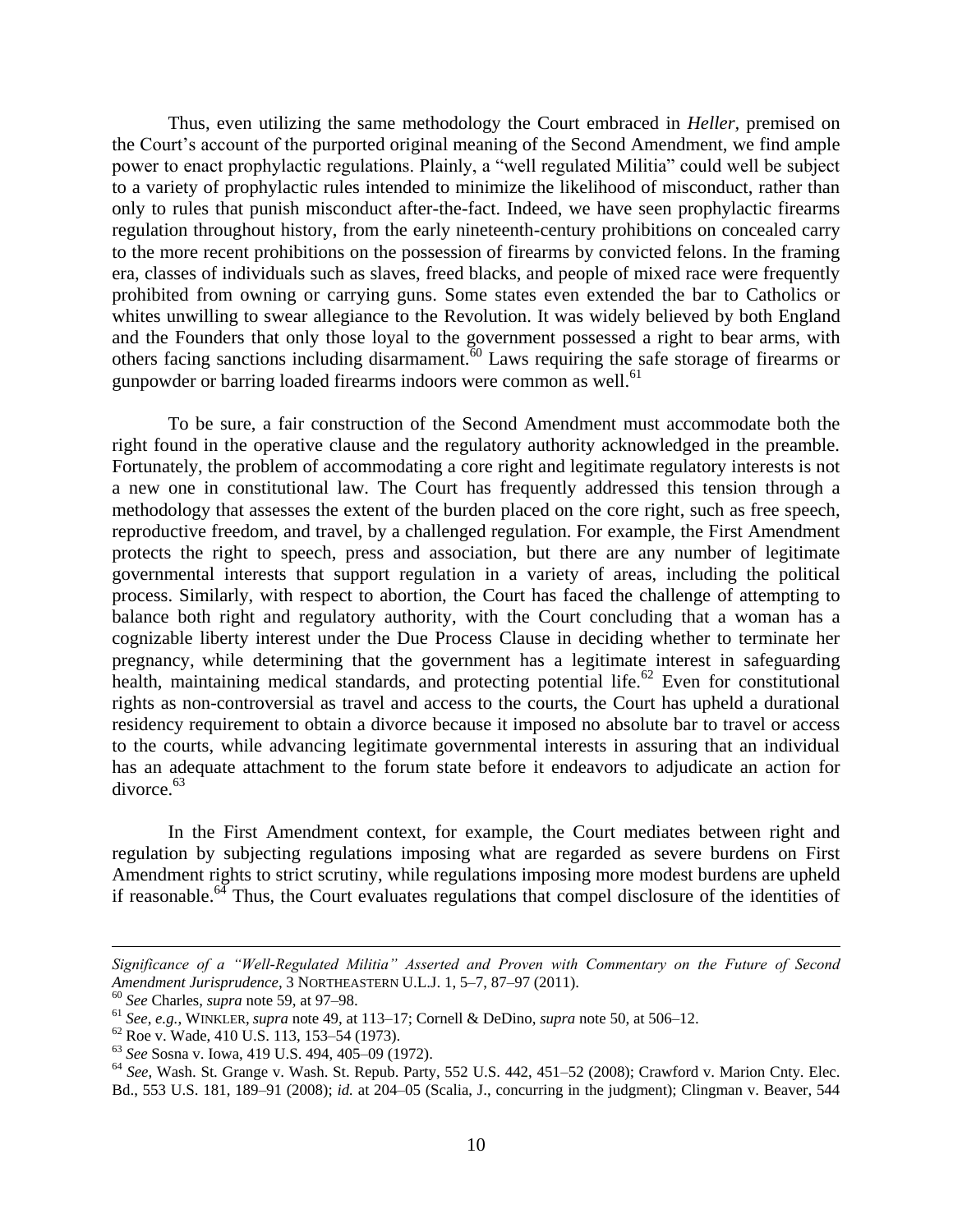those involved in the political process through a test that assesses the strength of the governmental interest in disclosure in light of the magnitude of the burden imposed on First Amendment rights.<sup>65</sup> Similarly, in the reproductive rights context, the Court has concluded that, "[o]nly where state regulation imposes an undue burden on a woman's ability to make this decision [to terminate a pregnancy] does the power of the State reach into the heart of the liberty protected by the Due Process Clause." <sup>66</sup> The Court subsequently explained that "[w]here it has a rational basis to act, and it does not impose an undue burden, the State may use its regulatory power to bar certain procedures and substitute others, all in furtherance of its legitimate interests in regulating the medical profession in order to promote respect for life  $\ldots$  ... <sup>67</sup> A Court that embraces regulation of the constitutional rights to speech and reproductive freedom surely should be no less tolerant of regulation when it comes to firearms.

Although none of these contexts is precisely analogous to firearms regulation, in each case the Court confronted both a core right and a legitimate governmental interest in regulating the exercise of even the right itself. Such regulations have been expansive, going beyond incidental burdens created by regulations not directed at the exercise of the right. $\frac{68}{68}$  Sufficiently serious burdens that threaten to negate the right are invalidated, or at least subjected to demanding review, while less serious burdens can be sustained under the less demanding review employed by the Court.

Importantly, an approach that keys judicial scrutiny to the extent to which a challenged regulation burdens the core right minimizes the extent to which the judiciary must engage in difficult predictive or empirical judgments about the efficacy of challenged regulation. Since very severe burdens are virtually per se invalid, little inquiry into their justification will be required beyond that typical in strict-scrutiny litigation. For less severe burdens, a degree of deference to legislative judgment is appropriate.

Not only does the Second Amendment reflect a textual commitment to regulation, as we have seen, the historical understanding of the Second Amendment reflects acceptance of prophylaxis. When it comes to keeping and bearing arms, those thought to pose unreasonable risks have long been regarded within the ambit of regulatory power. This type of prophylaxis inheres in the framing-era limitation on the right to bear arms to loyal white males, the nineteenth-century prohibitions on carrying concealed firearms, and the more recent prohibitions on the possession of firearms by convicted felons and dangerous misdemeanants. After all, a

U.S. 581, 592–97 (2005); Timmons v. Twin Cities Area New Party, 520 U.S. 351, 358 (1997); Burdick v. Takushi, 504 U.S. 428, 433–34 (1992); Rosario v. Rockefeller, 410 U.S. 752, 760–62 (1973).

<sup>65</sup> *See*, *e.g.*, Doe v. Reed, 130 S. Ct. 2011, 2818 (2010).

<sup>66</sup> Planned Parenthood of Southeast Pennsylvania v. Casey*,* 505 U.S. 833 (1992). *Accord*, *e.g.,* Gonzales v. Carhart, 550 U.S. 124, 146 (2007); Stenberg v. Carhart, 530 U.S. 914, 921 (2000).

<sup>67</sup> *Gonzales v. Carhart*, 550 U.S. at 158.

<sup>&</sup>lt;sup>68</sup> Laws that are not targeted at the exercise of a right are generally thought to impose only incidental burdens and trigger more deferential review. *See*, *e.g.*, Rumsfeld v. Forum for Acad. & Instit. Rights, Inc., 547 U.S. 47, 67–68 (2006) (law requiring military access to law school recruiting series applied to schools who object to military policies); Emp. Div. v. Smith, 494 U.S. 872, 877–80 (1990) (law prohibiting use of controlled substances applied to religious-motivated user); Arcara v. Cloud Books, Inc., 478 U.S. 697, 704–07 (1986) (law requiring closure of business constituting a public nuisance applied to a bookstore); United States v. Albertini, 472 U.S. 675, 688–89 (1985) (law prohibiting entry to a military base applied to a demonstrator).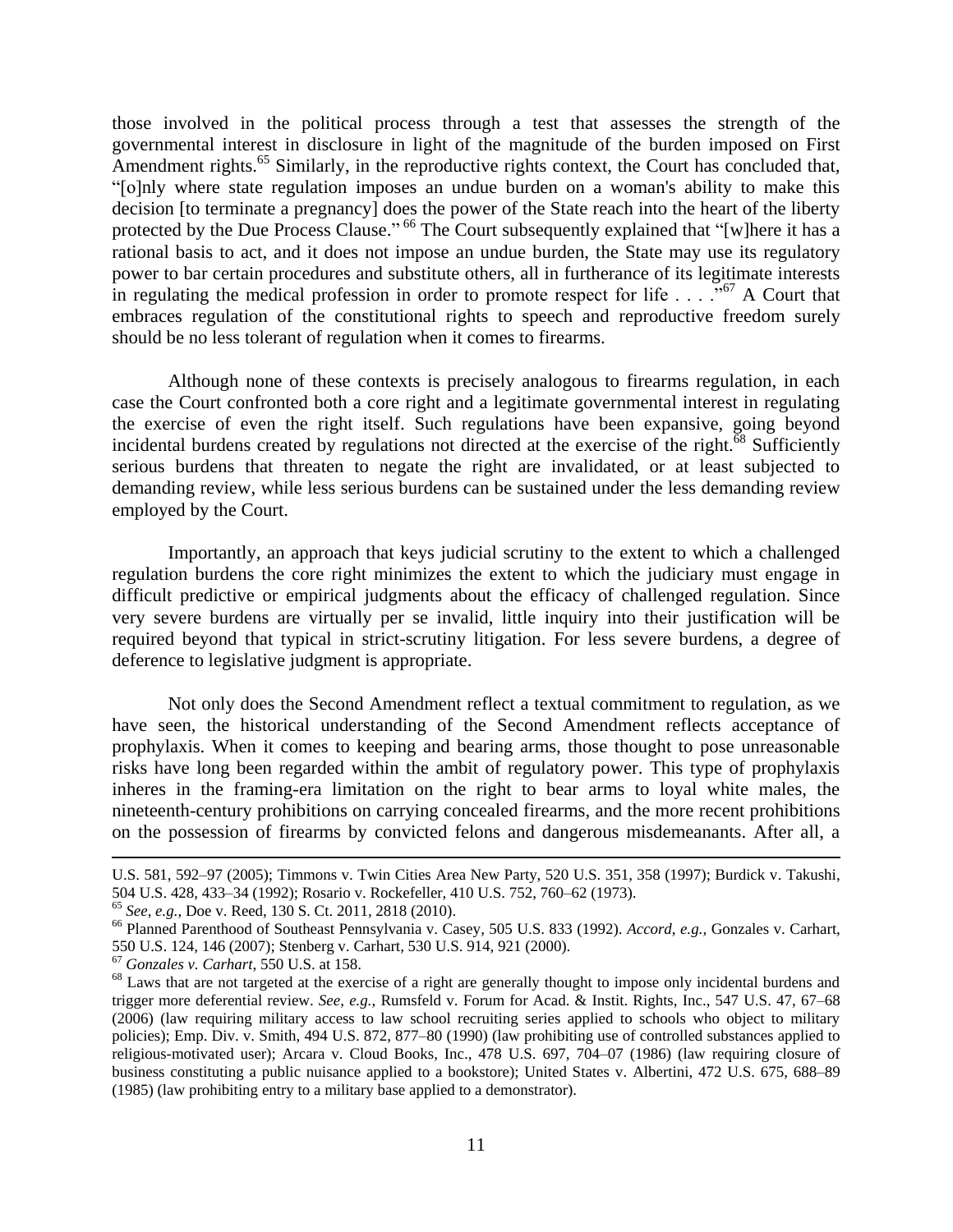militia could hardly be well regulated if it contained individuals whom the government regarded as presenting undue threats to public safety. Moreover, there are enormous methodological difficulties in demonstrating the effect of any one regulation, in isolation, on crime rates, and therefore it would be enormously difficult to mount a convincing empirical demonstration of a particular regulation's efficacy in maintaining public safety.<sup>69</sup> Given these difficulties and the long history of permitting such regulation without demanding rigorous empirical proof of efficacy for all except regulations that impose the most severe burdens on Second Amendment rights, debates over efficacy should be regarded as raising issues of policy rather than constitutional law. Thus, considerable deference to legislative conclusions is warranted, as courts applying *Heller* have concluded.<sup>70</sup>

# **V. The Scope of Regulatory Authority over Public Carry**

We can now return to the question posed at the outset of this Issue Brief – What is the scope of governmental power to regulate the ability of individuals to carry firearms in public places? At the outset, one can question whether *Heller* has any application outside of the home. *Heller* indicates that the interest in lawful armed defense is particularly compelling in "the home, where the need for defense of self, family, and property is most acute."<sup>71</sup> Some commentators, stressing these points as well as the enhanced regulatory interests that come into play when firearms are brought into public places, argue that Second Amendment rights do not extend outside the home.<sup>72</sup> Yet, as we have seen, there is some historical precedent for protecting the right to carry firearms in public, at least openly, although the rationale for distinguishing between open and concealed carry seems to have little contemporary application. Still, while the historical evidence is in conflict, there is some historical precedent for prohibitions on carrying firearms openly.<sup>73</sup> Moreover, as historian Saul Cornell has noted, virtually all the nineteenth-century laws and judicial decisions drawing a distinction between concealed and open carry were in the South, where the need to carry arms may have been regarded as greater, given the prevalence of slavery, which created a perceived need to remain armed in light of the dangers that slaves were frequently thought to present.<sup>74</sup> Yet, in the North, broader prohibitions on carrying arms in public seem to have been generally regarded as within the scope of the police power.<sup>75</sup> In the

<sup>71</sup> Heller v. District of Columbia*,* 554 U.S. 570, 628 (2008).

 $69$  For a general discussion of the difficulties in assembling empirical evidence of the efficacy of gun-control laws, see TUSHNET, *supra* note 23, at 77–85.

<sup>70</sup> *See*, *e.g.*, Drake v. Filko, 724 F.3d 426, 436–37 (3d Cir. 2013); Schrader v. Holder, 704 F.3d 980, 990 (D.C. Cir. 2013); Kachalsky v. County of Westchester, 701 F.3d 81, 97 (2d Cir. 2012); *Cf.* McDonald v. City of Chi., 130 S. Ct. 3020, 3050 (2010) (plurality opinion) (warning against "requir[ing] judges to assess the costs and benefits of firearms restrictions and thus to make difficult empirical judgments in an area in which they lack expertise").

<sup>72</sup> *See*, *e.g.*, Michael C. Dorf, *Does* Heller *Protect a Right to Carry Guns Outside the Home?*, 59 SYRACUSE L. REV. 225, 231–33 (2008); Miller, *supra* note 51, at 1297–355.

<sup>73</sup> *See* Charles, *supra* note 51, at 31–41; Saul Cornell, *The Right to Carry Firearms Outside of the Home: Separating Historical Myths from Historical Realities*, 39 FORDHAM URB. L.J. 1695, 1707–24 (2012). For judicial opinions upholding bans on open-carry laws, see, for example, Fife v. State, 31 Ark. 455, 1876 WL 1562, at \*4 (1876); Hill v. State, 53 Ga. 472, 474 (1874); English v. State, 35 Tex. 473, 1872 WL 7422, at \*3 (1871); Andrews v. State, 50 Tenn. 165, 1871 WL 3579, at \*11 (1871).

<sup>74</sup> *See* Cornell, *supra* note 73, at 1716–25.

<sup>75</sup> *Id.* at 1719.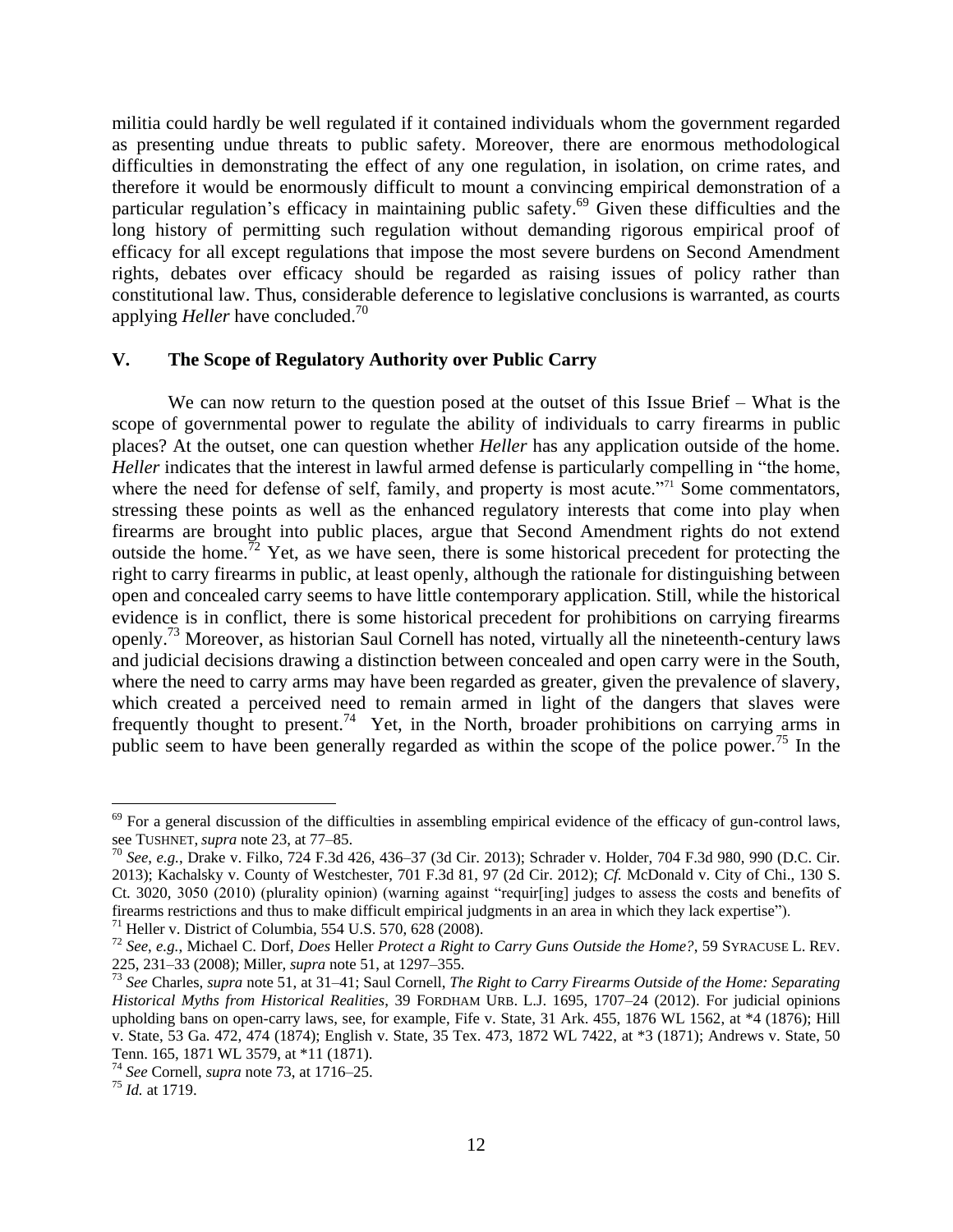face of this cacophony, the historical evidence seems to supply little reliable basis for resolving the constitutionality of a law prohibiting the carrying of firearms in public.

To be sure, a blanket ban on carrying firearms in public seems difficult to reconcile with *Heller*'s account of the original meaning of the Second Amendment. As we have seen, *Heller* concluded that the original meaning of the right to bear arms meant the right to "carry[] for a particular purpose – confrontation.<sup>776</sup> Of course, many if not most confrontations occur outside the home; the most natural understanding of the right to bear or carry arms is not limited to the interior of the home. This inference is reinforced by *Heller*'s caution that its holding does not "cast doubt on . . . laws forbidding the carrying of firearms in sensitive places such as schools or government buildings  $\ldots$   $\ldots$   $\ldots$  This dictum, of course, suggests that in locations other than sensitive places, the Second Amendment confers some right to carry firearms. Perhaps the most important reason to reject a view of Second Amendment rights that limits firearms to the home is *Heller*'s pronouncement that the Second Amendment codified a right of lawful armed defense, and the need to defend oneself is not limited to the home.

Still, one might question how much weight *Heller* should receive on this point. Recall that *Heller* sought only "to enjoin the city from enforcing the bar on the registration of handguns . . . and the trigger-lock requirement insofar as it prohibits the use of 'functional firearms within the home.'"<sup>78</sup> Accordingly, discussion in *Heller* of whether Second Amendment rights extend outside the home was dictum unnecessary to the decision. Beyond that, in response to the argument that the phrase "bear arms" was ambiguous because it often referred to carrying arms in military service, the *Heller* Court concluded that this phrase "unequivocally bore that idiomatic meaning only when followed by the preposition 'against,' which was in turn followed by the target of the hostilities."<sup>79</sup> Significantly, this stops short of a claim that the phrase was unambiguous; indeed, the Court acknowledged that "the phrase was often used in a military context . . . ."<sup>80</sup> Even on the Court's limited claim, Professor Saul Cornell has argued the historical evidence on this point was not nearly as clear as portrayed by the Court.<sup>81</sup> One post-*Heller* review of the historical evidence identified ample evidence that the phrase "bear arms" often had a military meaning in the framing-era, even when not followed by "against."<sup>82</sup> In light of this evidence, in an appropriate case in which the contours of the right to bear arms are at issue, the Court might revisit the question whether the phrase "bear arms" is sufficiently ambiguous to warrant resort to the preamble as an interpretive aid. To the extent that the phrase "bear arms" is ambiguous, resort to the preamble is of particular importance to perform what

<sup>76</sup> *Heller,* 554 U.S. at 584.

<sup>77</sup> *Id.* at 626.

<sup>78</sup> *Id.* at 576.

<sup>79</sup> *Id.* at 586 (emphasis in original).

<sup>80</sup> *Id.* at 587.

<sup>81</sup> *See* Saul Cornell, Heller*, New Originalism, and Law Office History: "Meet the New Boss, Same as the Old Boss*,*"* 56 UCLA L. REV. 1095, 1109–10 (2009). For Professor Cornell's pre-*Heller* assessment of the historical evidence regarding the original meaning of this phrase, see Saul Cornell, *The Original Meaning of Original Understanding: A Neo-Blackstonian Critique*, 67 MD. L. REV. 150, 162–64 (2007).

<sup>82</sup> *See* Nathan Kozuskanich, *Originalism in a Digital Age: An Inquiry into the Right to Bear Arms*, 29 J. EARLY REPUB. 585, 589–605 (2009). *See also*, *e.g.*, Aymette v. State, 2 Tenn. 154, 1840 WL 1554, \* 3 (1840) ("The words 'bear arms,' too, have reference to their military use, and were not employed to mean wearing them about the person as part of the dress.").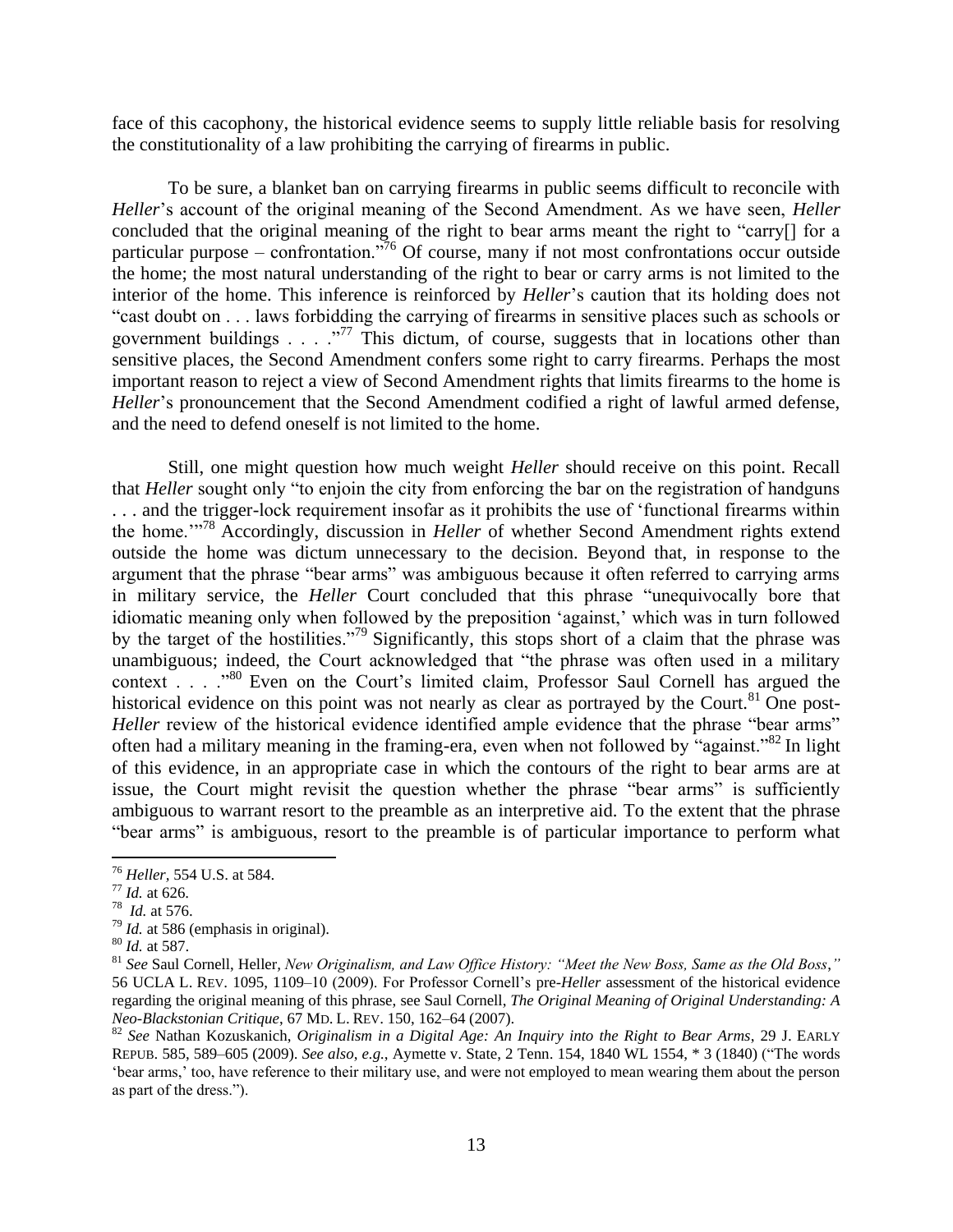*Heller* called the preamble's "clarifying function."<sup>83</sup> This suggests that when it comes to the right to bear firearms – a right not squarely at issue in *Heller* – the regulatory authority contemplated by the preamble is of particular force. Indeed, this may explain why prophylactic regulations that disqualify even an entire class from possession of firearms, such as convicted felons, fall within the scope of regulatory power. The Second Amendment's preamble represents a commitment to regulatory authority found nowhere else in the Bill of Rights.

As we have seen, the rationale supporting the nineteenth-century distinction between concealed and open carry has little contemporary resonance. Since the preamble preserves not framing-era practice but the power to well-regulate, it would seem to follow that limiting the right to carry firearms in contexts in which it seems to present unacceptable threats to public safety is more faithful to the preamble than preserving the now-obsolete historical rationale for distinguishing between concealed and open carry. A complete prohibition on carrying operable firearms in any public place renders the Second Amendment right to bear firearms for selfdefense nugatory, or nearly so, and would likely be invalid.<sup>84</sup> But most courts to consider the question have upheld less complete prohibitions that require individuals to obtain a permit and demonstrate particularized need to carry a firearm for self-defense.<sup>85</sup>

On this point, however, judicial opinion is divided; a panel of the Ninth Circuit concluded that in a state where open carry is prohibited, a policy allowing applicants to obtain a concealedcarry permit only on a showing of particularized need to carry firearms for self-defense violates the Second Amendment. The court concluded that such a policy did not "allow[] the typical responsible, law-abiding citizen to bear arms in public for the lawful purpose of self-defense."<sup>86</sup> It added that "[t]he challenged regulation does no more to combat [the state's public safety concerns] than would a law indiscriminately limiting the issuance of a permit to every tenth applicant."<sup>87</sup> The panel cautioned, however, that it "consider[ed] the scope of the right only with respect to responsible, law-abiding citizens," adding that "[w]ith respect to irresponsible or nonlaw abiding citizens, a different analysis – which we decline to undertake – applies.<sup>388</sup> This qualification was presumably compelled by *Heller*'s admonition that it "d[id] not read the Second Amendment to protect the right of citizens to carry arms for *any sort* of confrontation, just as we do not read the First Amendment to protect the right of citizens to speak for *any purpose*."<sup>89</sup>

Yet, the panel's claim that concerns about irresponsible or non-law-abiding citizens acquiring the right to carry firearms in public are not relevant to the question whether to require

<sup>83</sup> Heller v. District of Columbia, 554 U.S. 570, 578 (2008).

<sup>84</sup> For judicial opinions reaching this conclusion, *see* Moore v. Madigan, 702 F.3d 933, 940–42 (7th Cir. 2012); *see also* People v. Aguilar, 2 N.E.2d 321, 325–28 (Ill. 2013).

<sup>85</sup> *See*, *e.g.*, Drake v. Filko, 724 F.3d 426, 435–40 (3d Cir. 2013); Woollard v. Gallagher, 712 F.3d 865, 876–83 (3d Cir. 2013); *see also* United States v. Masciandaro, 638 F.3d 458, 475 (4th Cir. 2011) (upholding statute prohibiting loaded handguns in vehicles within a national park).

<sup>86</sup> Peruta v. County of San Diego, 742 F.3d 1144, 1169 (9th Cir. 2014).

<sup>87</sup> *Id.* at 1178 (second brackets in original) (quoting Woollard v. Sheridan, [863 F.Supp.2d 462, 474–75 \(D.](http://web2.westlaw.com/find/default.wl?mt=Westlaw&db=4637&tc=-1&rp=%2ffind%2fdefault.wl&findtype=Y&ordoc=2032716121&serialnum=2027252547&vr=2.0&fn=_top&sv=Split&tf=-1&referencepositiontype=S&pbc=ED007829&referenceposition=474&rs=WLW14.01) Md. [2012\),](http://web2.westlaw.com/find/default.wl?mt=Westlaw&db=4637&tc=-1&rp=%2ffind%2fdefault.wl&findtype=Y&ordoc=2032716121&serialnum=2027252547&vr=2.0&fn=_top&sv=Split&tf=-1&referencepositiontype=S&pbc=ED007829&referenceposition=474&rs=WLW14.01) *rev'd sub nom.* Woollard v. Gallagher, 712 F.3d 865, 876–83 (3d Cir. 2013)).

<sup>88</sup> *Id.* at 1150 n.2.

<sup>89</sup> Heller v. District of Columbia*,* 554 U.S. 570, 595 (2008).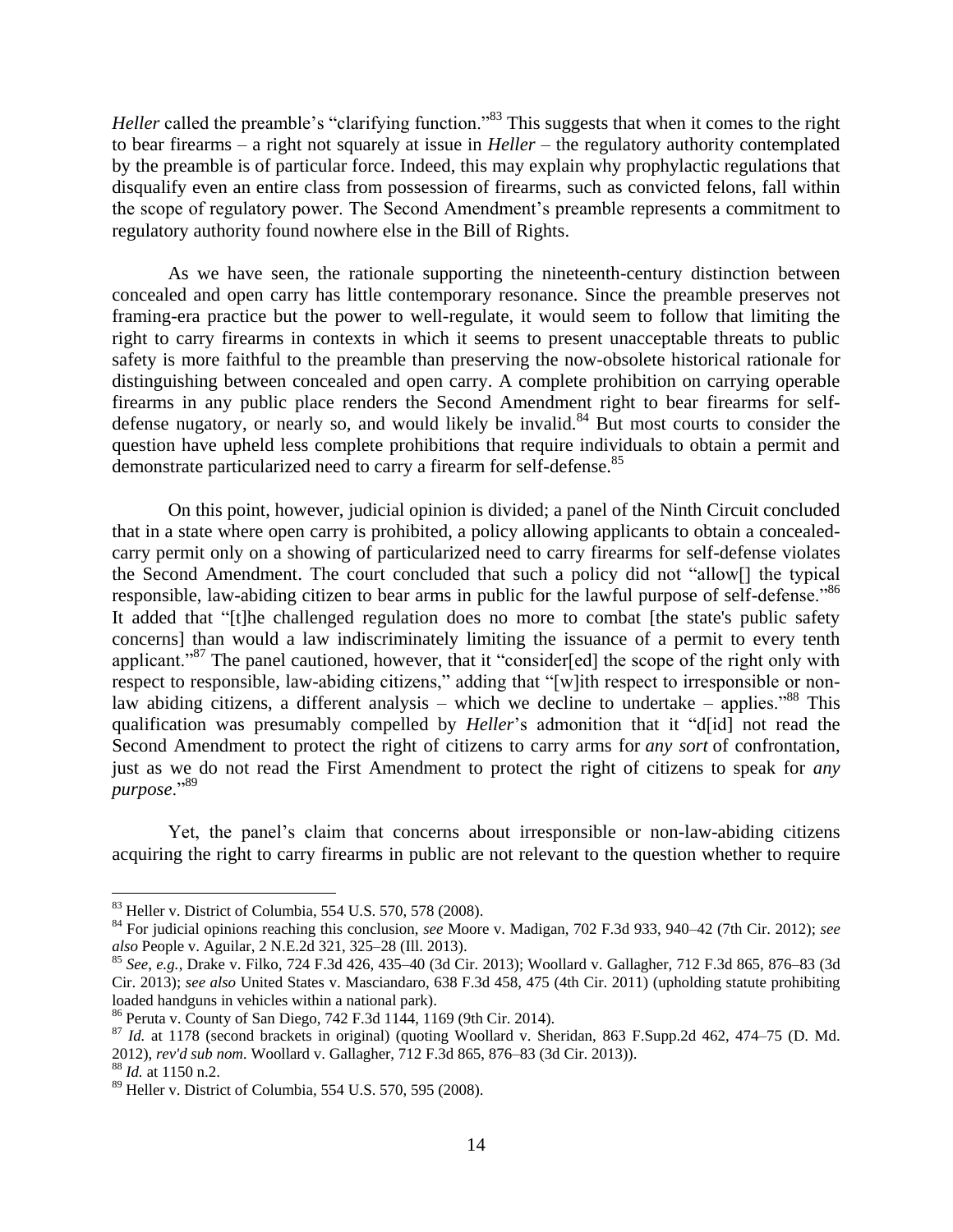applicants to demonstrate particularized need to carry concealed firearms for purposes of lawful armed defense rather misses the point of prophylactic regulation. While the criminal history of an applicant for a carry permit can be readily ascertained, whether he is a responsible, lawabiding citizen, as well as the actual purpose for which he seeks to carry, are not so easy to know. *Heller* went to some pains to make clear that the Second Amendment protection turns on the purpose for which individuals keep or bear arms: "From Blackstone through the 19th-century cases, commentators and courts routinely explained that the right [to keep and bear arms] was not a right to keep and carry any weapon whatsoever in any manner whatsoever and for whatever purpose."<sup>90</sup> While some persons carry firearms for lawful purposes, others carry firearms with different ends in mind. It is, however, enormously difficult to know why any particular individual is carrying a firearm. For just this reason, a prophylactic rule that limits the likelihood of misuse in contexts in which others are at greatest risk seems amply justified. There is, of course, a considerable likelihood that some individuals who are not responsible, law-abiding citizens will obtain concealed-carry permits if permits must be issued to anyone not disqualified by a prior conviction who proclaims a generalized desire to carry firearms for self-defense. This is precisely the context in which the case for prophylactic regulation is strongest, given the inevitable error rate in any effort to make predictive judgments about persons who wish to carry firearms in public, especially when applicants proclaim only a generalized and conclusory interest in carrying firearms for lawful purposes. As we have seen, both the Second Amendment's preamble and the history of firearms regulation suggest that the right to bear arms permits a wide variety of prophylactic regulations, and argues for a measure of deference to legislative assessments of the efficacy of and justification for such regulation.

Using a showing of particularized need protects Second Amendment rights in cases in which the core constitutional interest in lawful self-defense is most plainly implicated, supplying an administrable basis to decide whether applicants are likely to be responsible, law-abiding citizens, while denying applications that present substantial risk of error. This criterion is probably as reliable as the nineteenth-century criterion of requiring open carry to determine the likely purpose for which firearms are carried, and a good deal better suited to the contemporary urban landscape. Although, in the nineteenth century, prohibiting only concealed carry may have been a reasonable approach to identifying those individuals most likely to be carrying firearms for an improper purpose, that rationale has little contemporary application. Additionally, a constitutional requirement that licenses must be liberally granted could well produce potent Fourth Amendment limitations on the ability of the authorities to stop armed individuals and determine whether they are properly licensed, further undermining prophylactic policing.

Equally important, the view that rigorous permit requirements operate as a rationing system fails to acknowledge that when the law enables police to keep guns off the streets in highcrime urban areas, the likelihood of violent confrontations that prove fatal is reduced. In these areas, it may be effectively impossible to have a "well regulated Militia" if everyone not disqualified by a prior conviction can carry firearms "in case of confrontation."<sup>91</sup> Conversely, a system in which either open or concealed carry must be permitted could prove constitutionally vulnerable precisely because it might do little to keep guns off the streets and thereby reduce

 $\overline{a}$ <sup>90</sup> *Id.* at 626.

<sup>91</sup>*Id.* at 592.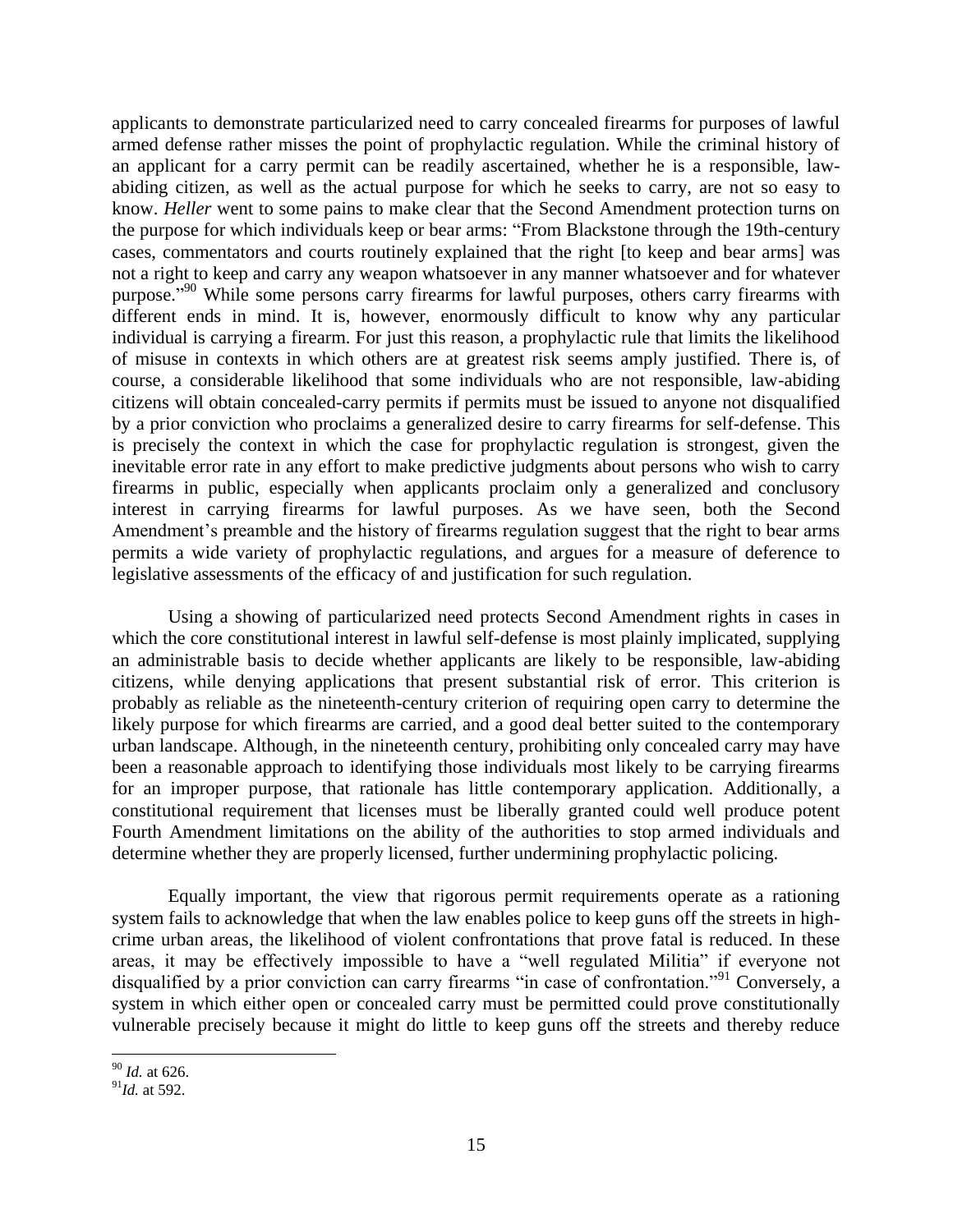firearms-related crime, at least if the Second Amendment is understood – not unreasonably – to require that a challenged enactment make some meaningful contribution to public safety.

Especially in high-crime jurisdictions riven by gang and drug crime, carrying firearms in public may be accompanied by unacceptable risks, and for that reason warrants prophylactic restriction.<sup>92</sup> Indeed, there is a long tradition of more restrictive firearms regulation in urban areas.<sup>93</sup> If the Second Amendment permitted the development of concealed-carry prohibitions directed at those who carried firearms under circumstances that were thought to pose unacceptable risks, surely the Second Amendment permits regulations directed at analogous contemporary threats. Given the difficulty in assessing the purpose of someone carrying firearms in public – at least prior to the point at which someone is shot – a requirement that an individual be licensed and demonstrate some special need to carry the firearm serves a far more important public purpose than the largely outdated judgment that law-abiding persons are more likely to engage in open and not concealed carry. Such an approach has the added benefit of preserving the ability of the police to take action to stop and search individuals who they reasonably suspect to be unlawfully armed and dangerous. This is the kind of "discipline" that may well be essential, at least in many high-crime urban environments, if we are to have a "well regulated Militia."

## **VI. Conclusion**

Two years after *Heller,* in his dissent from the Court's decision to apply the Second Amendment to the state and local gun-control laws in *McDonald v. City of Chicago*,<sup>94</sup> Justice Stevens wrote "[F]irearms have a fundamentally ambivalent relationship to liberty. Just as they can help homeowners defend their families and property from intruders, they can help thugs murder innocent victims."<sup>95</sup> One need not agree with Justice Stevens' ultimate conclusion in *McDonald* to acknowledge his point. Even while *Heller* upheld a Second Amendment right to carry firearms, laws providing lengthier sentences for criminals who carry firearms have been invariably upheld as well.<sup>96</sup> It is hard to think of any other constitutional right the exercise of which could be used as a sentencing enhancement, yet this result seems entirely consistent with *Heller*'s admonition that the Second Amendment "[i]s not a right to keep and carry any weapon whatsoever in any manner whatsoever and for whatever purpose."<sup>97</sup>

One similarly need not embrace *Heller*'s enthusiasm for originalism to agree that history tells us something important about the Second Amendment. Firearms rights and regulation have always been twinned – in the English Bill of Rights; the Second Amendment's preamble and operative clause; and in the evolving history of firearms regulation. Indeed, no right is more Janus-faced than the right to keep and bear arms. Thus goes the constitutional case for gun

 $\overline{a}$ 

<sup>97</sup> Heller v. District of Columbia*,* 554 U.S. 570, 626 (2008).

<sup>92</sup> *Cf.* Lawrence Rosenthal, *Second Amendment Plumbing after* Heller, 41 URB. LAW. 1, 10–20 (2009).

<sup>93</sup> *See* Joseph Blocher, *Firearm Localism*, 123 YALE L.J. 82, 108–20 (2013).

<sup>&</sup>lt;sup>94</sup> 130 S. Ct. 3020 (2010).

<sup>95</sup> *Id.* at 3107.

<sup>96</sup> *See*, *e.g.*, United States v. Napolitan, 762 F.3d 297, 311 (3d Cir. 2014); United States v. Bryant, 711 F.3d 364, 368–70 (2d Cir. 2013); United States v. Greeno, 679 F.3d 500, 520 (6th Cir. 2012); United States v. Potter, 630 F.3d 1260, 1261 (9th Cir. 2011) (per curiam); United States v. Jackson, 555 F.3d 635, 636 (7th Cir. 2009); People v. Cisneros, No. 09CA2717, 2014 WL 1671766 (Co. Ct. App. 2014).